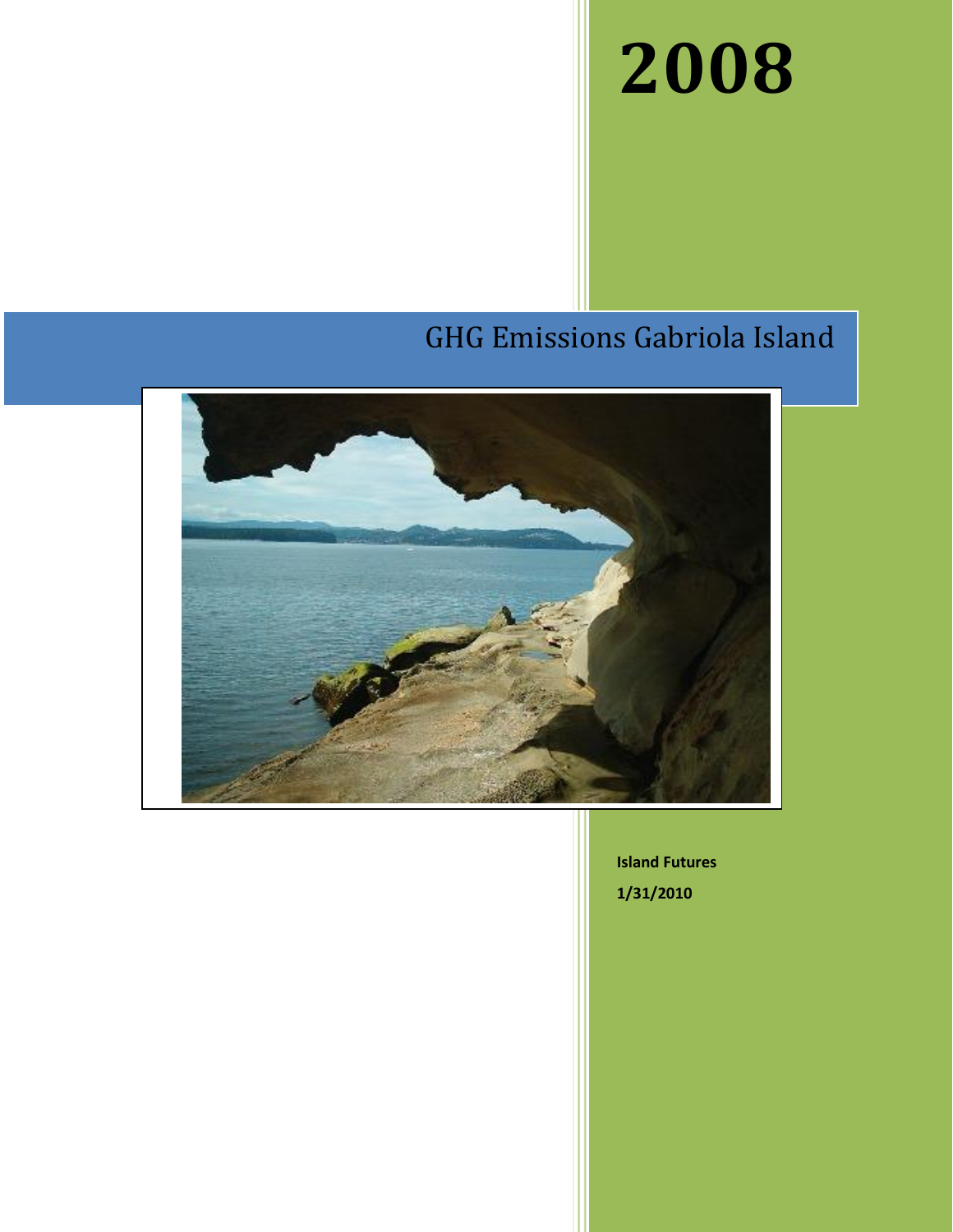#### **Acknowledgements**

This GHG Emission Gabriola 2008 Report was prepared by Fay Weller, in consultation with Bob McKechnie and Nick Doe and with support from Lisa Butler. The Island Futures Society is much indebted to the following institutions, individuals and businesses that generously provided the information that forms the basis of this report:

BC Hydro, Ted Olynyk BC Ferry Corporation, Captain Michael Smit Regional District of Nanaimo, Carey McIver Mid Island Cooperative, Stan Shoemaker Islands Trust, Pam Shaw Columbia Fuels, Kaitlin Nagel Superior Propane Gabriolans for Local Food Choices, Linnet Kartar and Eric Veale

We would also like to acknowledge the funding support from both Islands Trust and Canada Employment Jobs Strategy for Lisa Butler's contribution to the report.

*This document is an extraction from the Island Futures "GHG and Energy Audit Gabriola 2008".*

**Island Futures has produced this greenhouse gas emissions inventory based on data provided by the organizations recognized above. Island Futures provides no warranty to the user. The user accepts responsibility for the ultimate use of the data contained within this report.**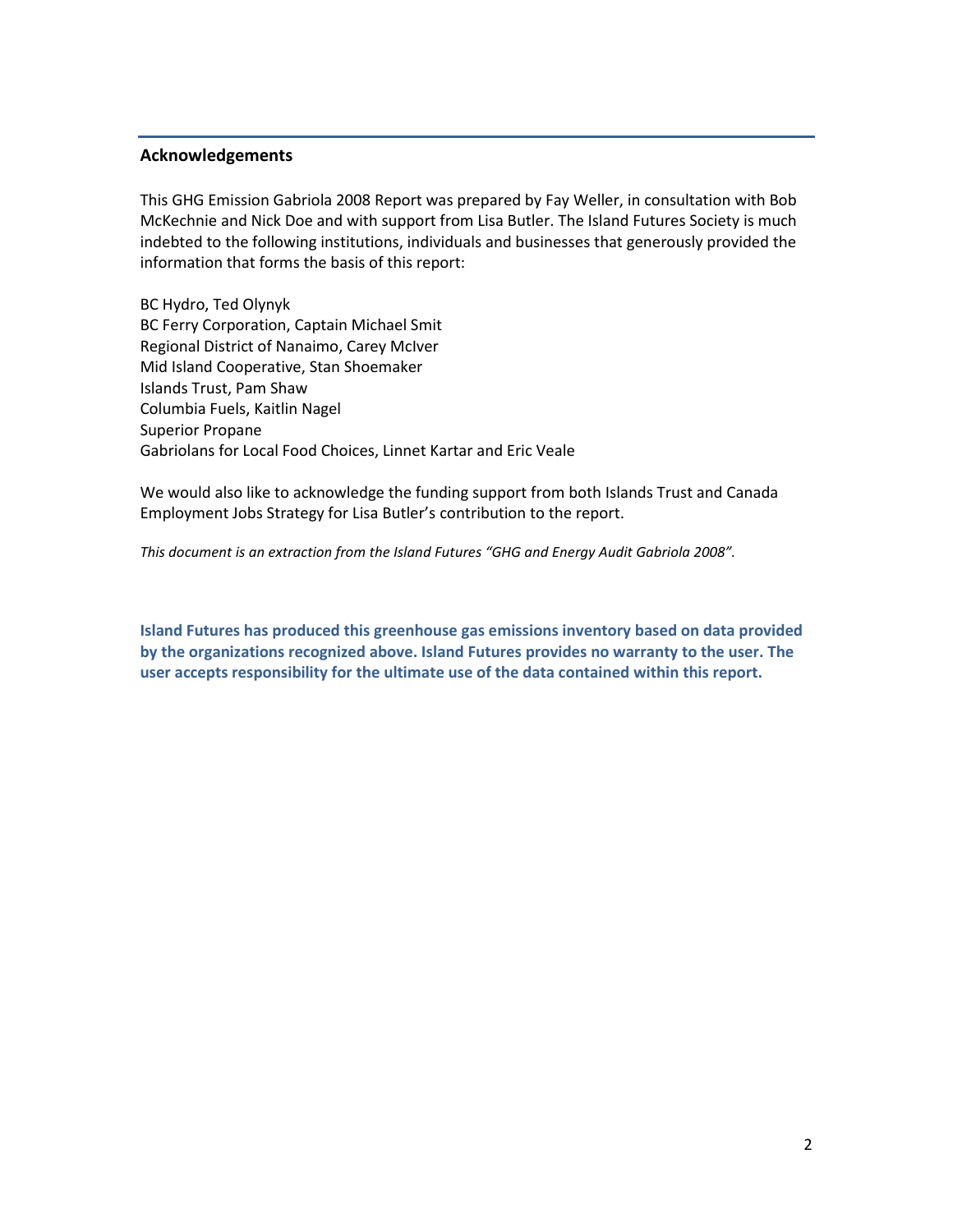## **Contents**

| Α.             |
|----------------|
|                |
|                |
|                |
|                |
| B <sub>1</sub> |
|                |
|                |
| $\mathsf{C}$   |
|                |
|                |
| D.             |
|                |
|                |
|                |
|                |
|                |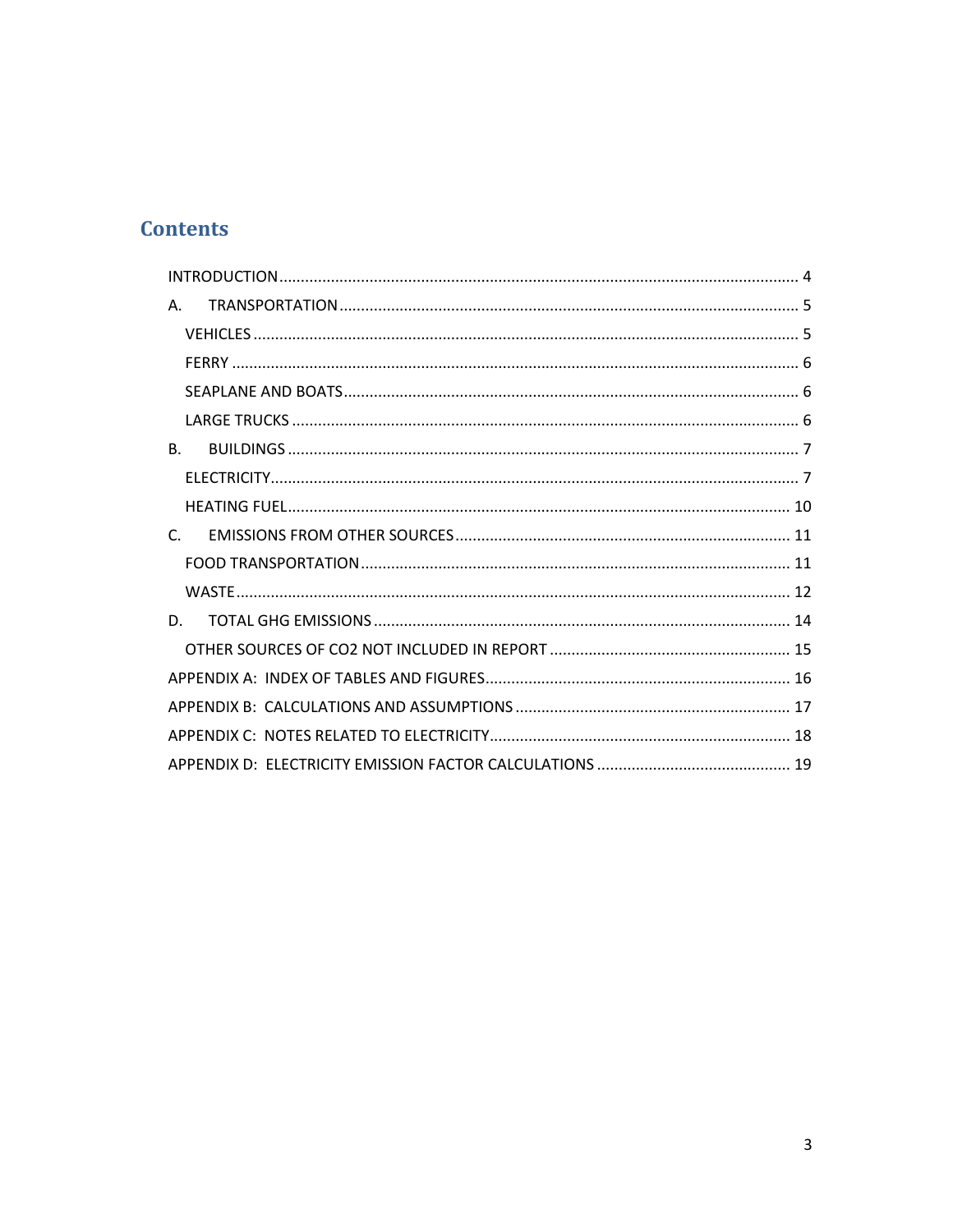## <span id="page-3-0"></span>**INTRODUCTION**

Gabriola Island lies off the east coast of Vancouver Island about 5 km from the city of Nanaimo. The island has a land area of about 57.6  $km^2$  and, in 2008, had a population of 4296<sup>1</sup> with an estimated number of 2274 private dwellings.<sup>2</sup> Economic activities include the social services sector (health and education), construction, tourism, retail businesses, arts and crafts, and farming. Gabriola Island is serviced by one ferry operating between Nanaimo and Descanso Bay, and floatplane services operating between Vancouver and the Silva Bay Marina.

This document estimates the greenhouse gas [GHG] emissions on Gabriola Island for 2008 by first getting as much information as possible on energy use and then using emission factors recommended by various sources to estimate the emission quantities.<sup>3</sup> It's important to keep in mind that the estimates depend heavily on choice of emission factor and that different organizations have different ideas of what certain emission factors should be.

Energy use and estimated emissions for the island have been broken into four sectors: buildings (electricity and heating fuels); transportation (vehicles, ferry, boat, float plane, and large trucks); food (transportation); and waste. This audit is confined to those uses that can be readily measured for Gabriola Island. For example, CO2 generated by resident's traveling long distances off island is not considered.

With the information presented, interested members of the community can begin to identify ways of reducing energy use and corresponding GHG emissions, and government bodies can respond with supportive policy and legislative changes.

 $\overline{a}$ 

 $^{1}$  Extrapolated from Canada Census Statistics 2006 (4050 in 2006 with 2.8% increase per year based on 15% increase over five years).

 $2$  Waste Management, Regional District of Nanaimo, November, 2009.

 $3$  See Appendix B for emissions factors and calculations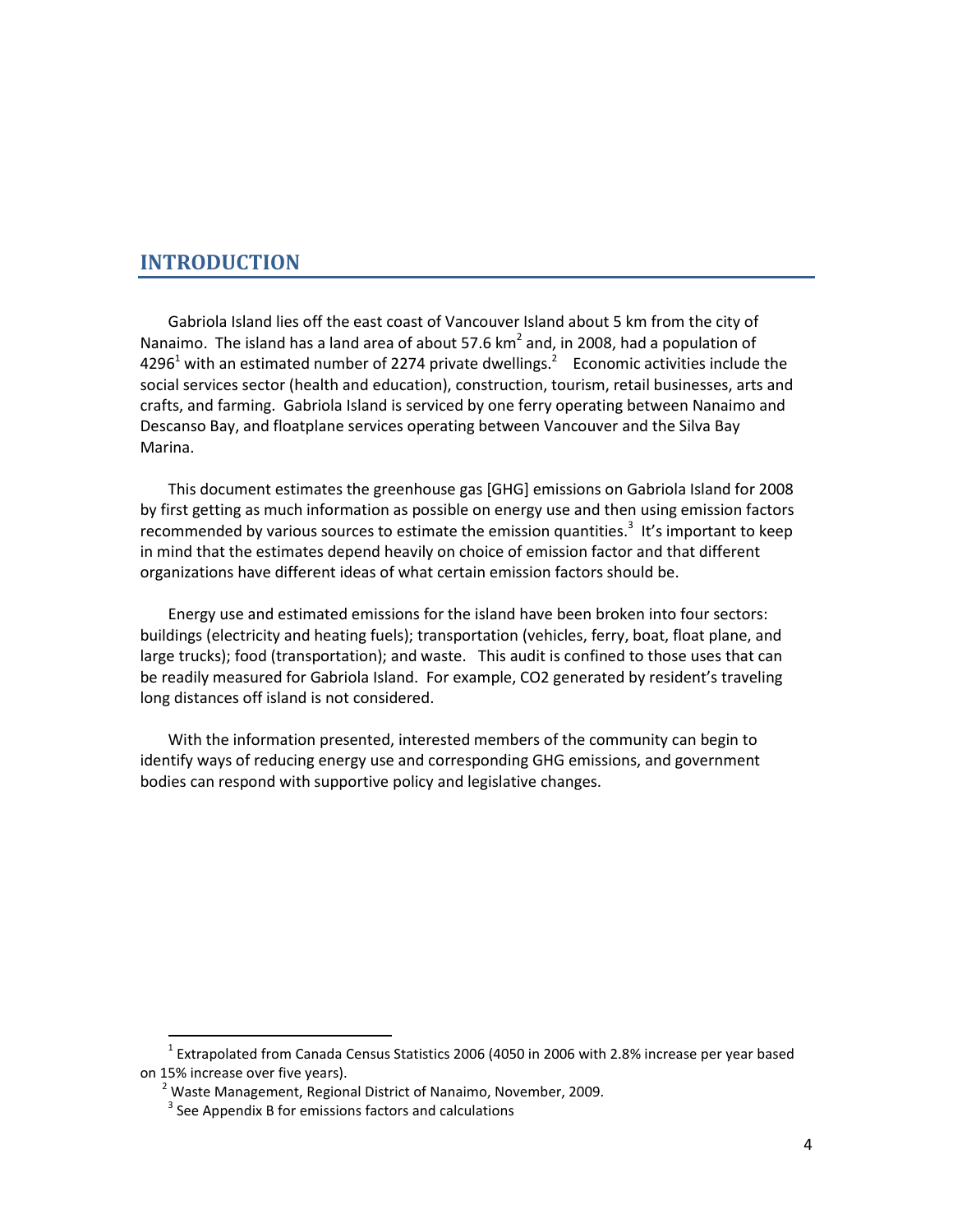## <span id="page-4-0"></span>**A. TRANSPORTATION**

Energy use in the transportation sector includes that used for cars, trucks, ferry, float plane, boats, and trucks originating off-island. Results show the transportation sector is responsible for 62% of GHG emissions on Gabriola Island.

#### <span id="page-4-1"></span>VEHICLES

l

As stated in the BC government Greenhouse Gas Emission Assessment Guide for reporting community emissions<sup>4</sup>:

*"There are several different ways of calculating on-road transportation emissions, including fuel sales, vehicle registrations, traffic counts, and traffic modeling.* 

In this report the fuel sale approach is used. This approach is believed to be more accurate for Gabriola for several reasons. One is that Gabriola is an island with one gas station for cars and trucks, so there is a distinctive boundary that separates Gabriola from Vancouver Island. Another is that there are challenges with the other approaches. For example, vehicle registrations are not a useful parameter because many part-time residents register their vehicle on Gabriola Island rather than at their permanent residence in order to get cheaper ICBC rates. In addition, the average number of kilometres travelled by vehicles registered on Gabriola is lower than the average for vehicles registered on Vancouver Island and elsewhere. <sup>5</sup>

The fuel sale approach uses the litres of vehicle fuel sold on Gabriola Island for vehicle use. This approach assumes fuel purchased off island and used on island, and fuel purchased on island and used off island, approximately offset each other. According to the Mid-Island Co-operative (the only gas station on Gabriola) 2,397,451 litres of vehicle fuel were sold on Gabriola in 2008. The proportion of diesel to gasoline is 16% to 84%. Using this approach the energy and GHG emissions<sup>6</sup> from the fuel sold for vehicles on Gabriola Island are:

| Takis at Entroy eigepence and entered chillen ear and man have avec |           |                             |  |  |  |  |  |
|---------------------------------------------------------------------|-----------|-----------------------------|--|--|--|--|--|
|                                                                     | Litres    | <b>Tonnes GHG emissions</b> |  |  |  |  |  |
| Gasoline                                                            | 2,013,859 | 4714                        |  |  |  |  |  |
| <b>Diesel</b>                                                       | 383,592   | 1032                        |  |  |  |  |  |
| <b>Total</b>                                                        | 2,397,451 | 5747                        |  |  |  |  |  |

#### **Table 1: Litres, Gigajoules and GHG emissions Car and Truck fuel 2008**

Using the Gabriola population over the age of 15, the average amount of fuel used for driving per Gabriola resident is 632 litres per year. If we assume year 2000 mid sized cars driven with no passengers we would each be driving about 18.2 kilometres per day.

[http://www.townsfortomorrow.gov.bc.ca/docs/ghg\\_assessment\\_guidebook\\_feb\\_2008.pdf](http://www.townsfortomorrow.gov.bc.ca/docs/ghg_assessment_guidebook_feb_2008.pdf)

<sup>&</sup>lt;sup>4</sup> Community Energy Association and Ministry of Community Services, "Greenhouse Gas Emission Assessment Guide." 2008. n.p.

<sup>&</sup>lt;sup>5</sup> Public Transportation Committee, "Gabriola Transportation Survey Results", 2008.

 $^6$  Community Energy Association and Ministry of Community Services, Ibid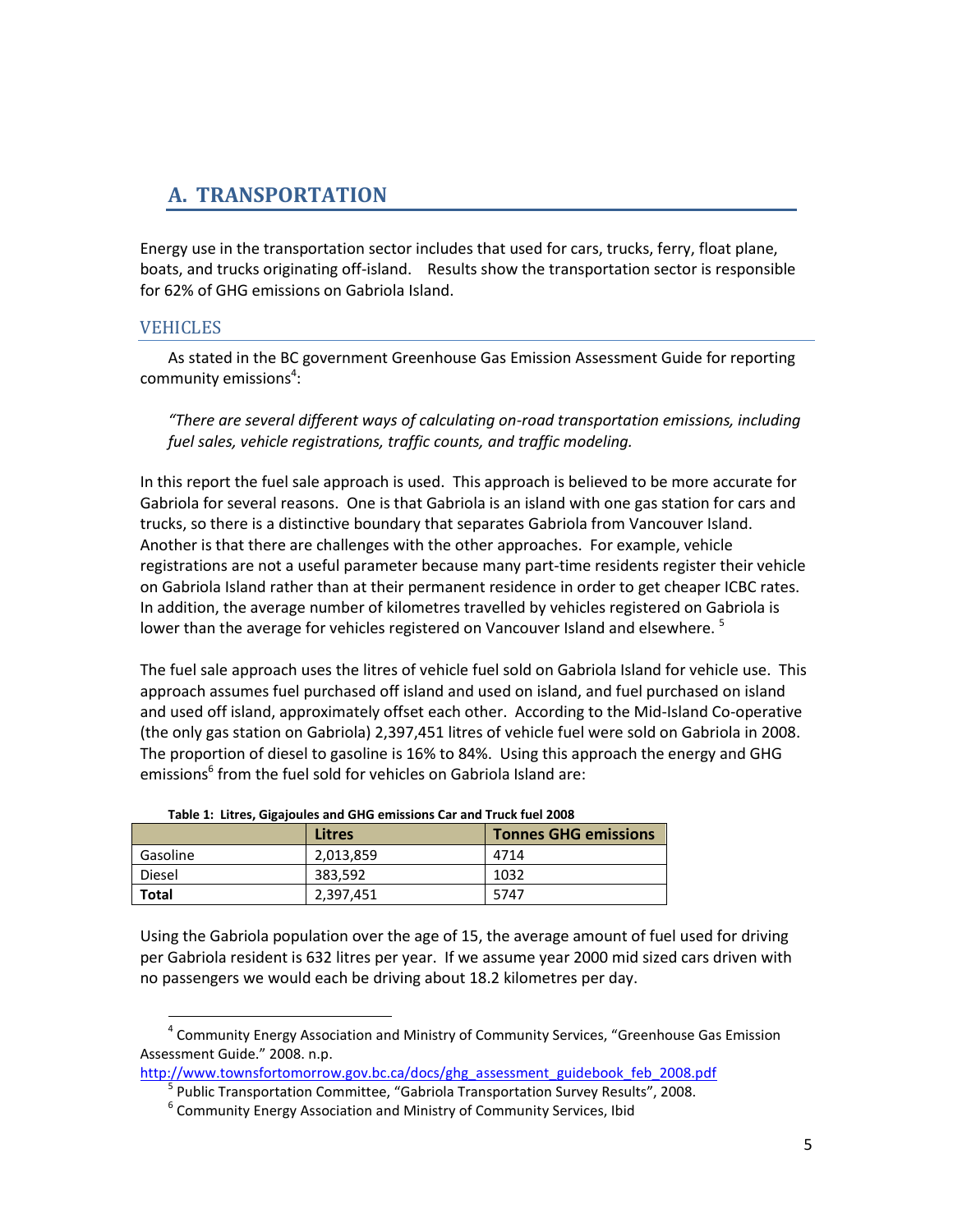#### <span id="page-5-0"></span>FERRY

The Gabriola-Nanaimo ferry makes 16 return trips every day except Sunday and Wednesday, when the figure is 15. The route is 3.7 nautical miles (about 7 km) each way. When using the ferry *Quinsam*, the average fuel use per round trip is 190 litres, and when using the *Bowen*  Queen (the replacement vehicle when the Quinsam is in for repairs) the average is 270 litres<sup>7</sup>. The biggest reason for the difference is that the *Bowen Queen* has to travel faster to keep to the schedule. (Fuel consumption increases with load and speed.)

In 2002, annual fuel use for the Gabriola to Nanaimo ferry was estimated from a statement by a fuel truck operator that every week the ferry used approximately 20,000 litres of diesel fuel<sup>5</sup>. Multiplying this figure by 52 weeks puts the 2002 fuel consumption for the ferry at 1,040,000 litres. A request has been made for fuel consumption in 2008 and the table will be completed when that arrives.

|      | <b>Litres of diesel</b> | <b>Tonnes C02 equivalent</b> |  |  |  |  |  |
|------|-------------------------|------------------------------|--|--|--|--|--|
| 2002 | 1,040,000               | 3120                         |  |  |  |  |  |
| 2008 | TO COME                 |                              |  |  |  |  |  |

#### **Table 2: Litres, GJ and GHG emissions Gabriola-Nanaimo ferry 2002 and 2008**

#### <span id="page-5-1"></span>SEAPLANE AND BOATS

Energy consumed and GHG emissions can be estimated from the fuel purchase figures provided by Columbia Fuels and corresponding conversion factors.<sup>8</sup>

| <b>Fuel type</b> | Litres  | <b>Tonnes C02 equivalent</b> |
|------------------|---------|------------------------------|
| Gasoline (float  | 200,301 | 493                          |
| plane and boats) |         |                              |
| Diesel (boats)   | 76.020  | 205                          |
| Total            | 276,321 | 697                          |

#### **Table 3: Fuel and GHG emissions from seaplane and boats**

#### <span id="page-5-2"></span>LARGE TRUCKS

Information still needs to be gathered for large trucks used for delivery, garbage and recycling, construction, maintenance, etc that fuel off island.

 7 Communication with Captain Michael Smit, Nanaimo-Gabriola route, BC Ferries, December 2009

<sup>&</sup>lt;sup>8</sup> Community Energy Association and Ministry of Community Services, Ibid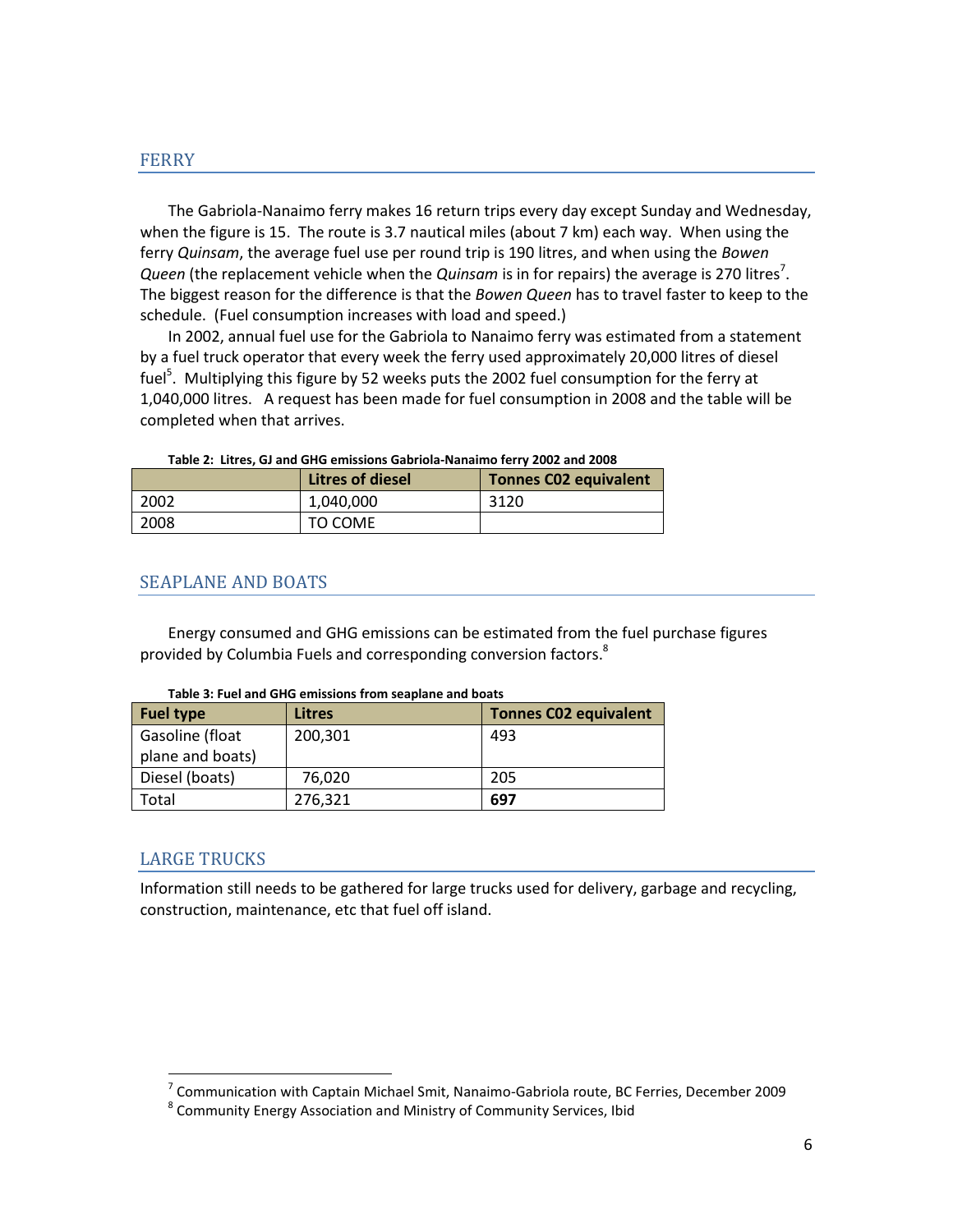## <span id="page-6-0"></span>**B. BUILDINGS**

## <span id="page-6-1"></span>ELECTRICITY<sup>9</sup>

BC Hydro is the sole commercial supplier of electricity on Gabriola. Gabriola's electricity is fed through BC Hydro's HWD 25F38 feeder from Cedar. Gabriola Island had 2828 customers in  $2008/09^{10}$ .

Table 4 shows Gabriola Island's monthly consumption based on data from BC Hydro, and Fig 1 shows Gabriola's electricity consumption for 2001-2008.

**Table 4: Monthly Electricity Consumption 2008**

|     | Jan | Feb | Mar | Apr | May | Jun | Jul | Aug | $\vert$ Sep | Oct | Nov | Dec | Total |
|-----|-----|-----|-----|-----|-----|-----|-----|-----|-------------|-----|-----|-----|-------|
| GWh | 5.6 | 4.6 | 4.8 | 3.3 | 3.3 | 2.3 | 2.3 | 2.3 | 2.2         | 3.7 | 3.6 | 5.7 | 43.5  |





For Gabriola, which obviously has no large industry, the proportion of accounts that are residential was 94.6% in 2008. $^{11}$  The remaining 5.4% of accounts are classified as "nonresidential" meaning commercial, institutional, etc.

 9 See Appendix C and D for Notes related to calculations for electricity consumption

<sup>&</sup>lt;sup>10</sup> Ted Olynyk, BC Hydro, December 14, 2009

 $11$  Ted Olynyk, BC Hydro, January, 2010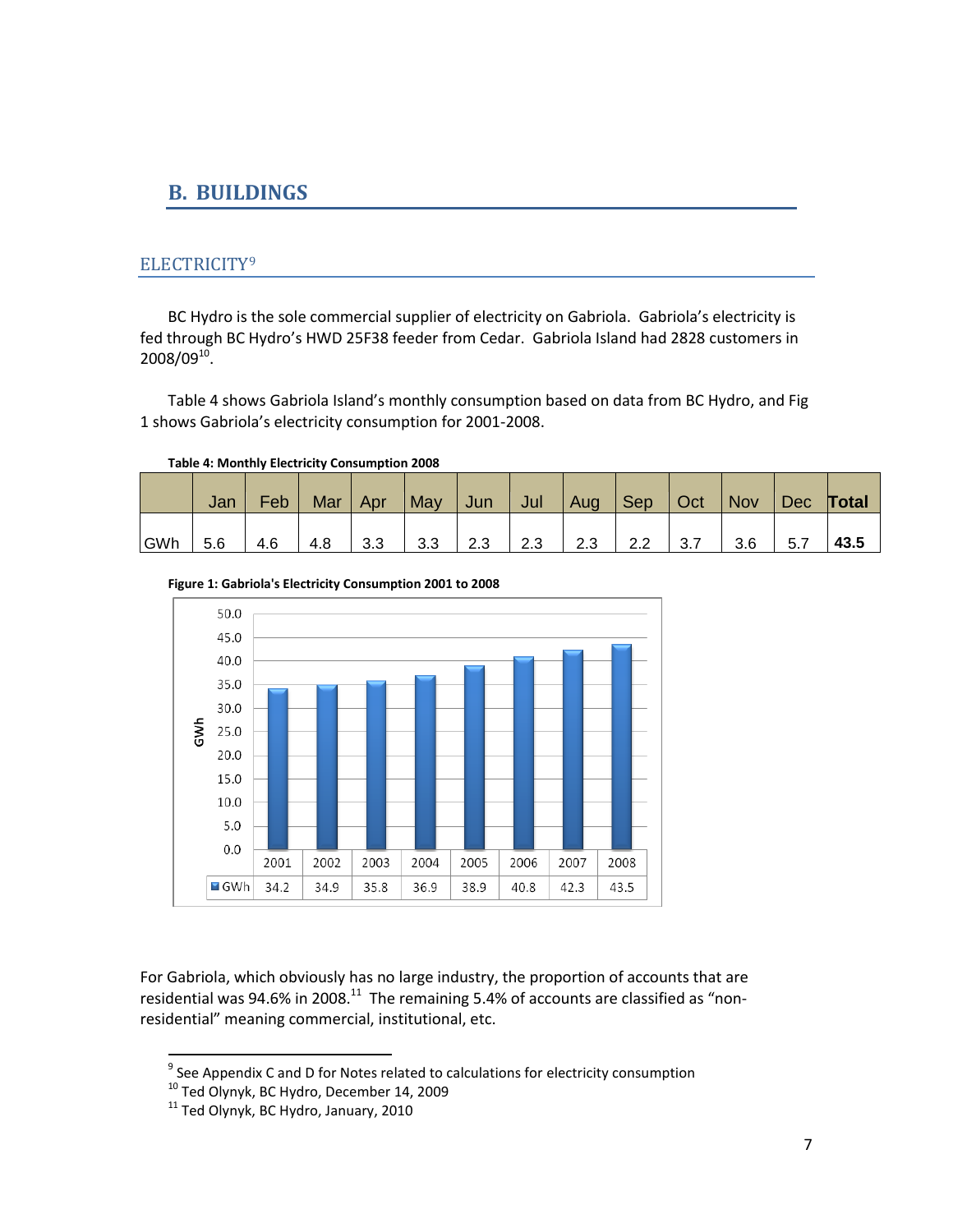For BC as a whole, electricity use by residential customers is roughly the same (48.8%) as for non-residential customers (51.2%) excluding large industry. For Gabriola, residential use (87.4%) is much larger than non-residential use (12.6%). This is significant because seasonal use and annual growth differ for the residential and non-residential components.

| 2008                                   | <b>BC</b> |       | <b>Gabriola</b> |       |  |
|----------------------------------------|-----------|-------|-----------------|-------|--|
| residential                            | 1,568,508 | 88.9% | 2,664           | 94.6% |  |
| commercial, light<br>industry, instit. | 194,861   | 11.0% | 153             | 5.4%  |  |
| large industry                         | 160       | 0.01% | 0               | 0%    |  |
| <b>TOTAL</b>                           | 1,763,529 | 100%  | 2,817           | 100%  |  |

**Table 5: Customer types in BC and on Gabriola**

**Table 6: Electricity use by different types of customers in BC and on Gabriola. For BC, left column % includes large industry and right column % doesn't.** 

| 2008                      |        | <b>BC</b> | <b>Gabriola</b> |       |       |
|---------------------------|--------|-----------|-----------------|-------|-------|
| residential GWh/yr        | 17,553 | 34.2%     | 48.8%           | 38.04 | 87.4% |
| non-residential<br>GWh/yr | 18,406 | 35.8%     | 51.2%           | 5.49  | 12.6% |
| large industry<br>GWh/yr  | 15,380 | 30.0%     |                 | 0     |       |
| <b>TOTAL</b>              | 51,339 | 100%      | 100%            | 43.53 | 100%  |

Gabriola's annual consumption for all users has grown at 3.5% per year over the past 8 years. The residential and non-residential portions grew at 3.7% and 2.2% per year respectively. Of the 3.7% per year residential component, 0.6% is estimated to be due to an increase in base load (non-heating, non-lighting) and 1.0% is estimated to be due to an increase in heating and lighting requirements. Factoring in a 2.4% increase in the number of residential accounts, the estimated growth works out at 4.0%, which compares favourably with the actual 3.7%. The estimates of the heating portion can be improved by taking into account the extra electricity used during extremely-low-temperature winter days.

All of these usage figures will be explained more fully in Island Future's upcoming Energy Report.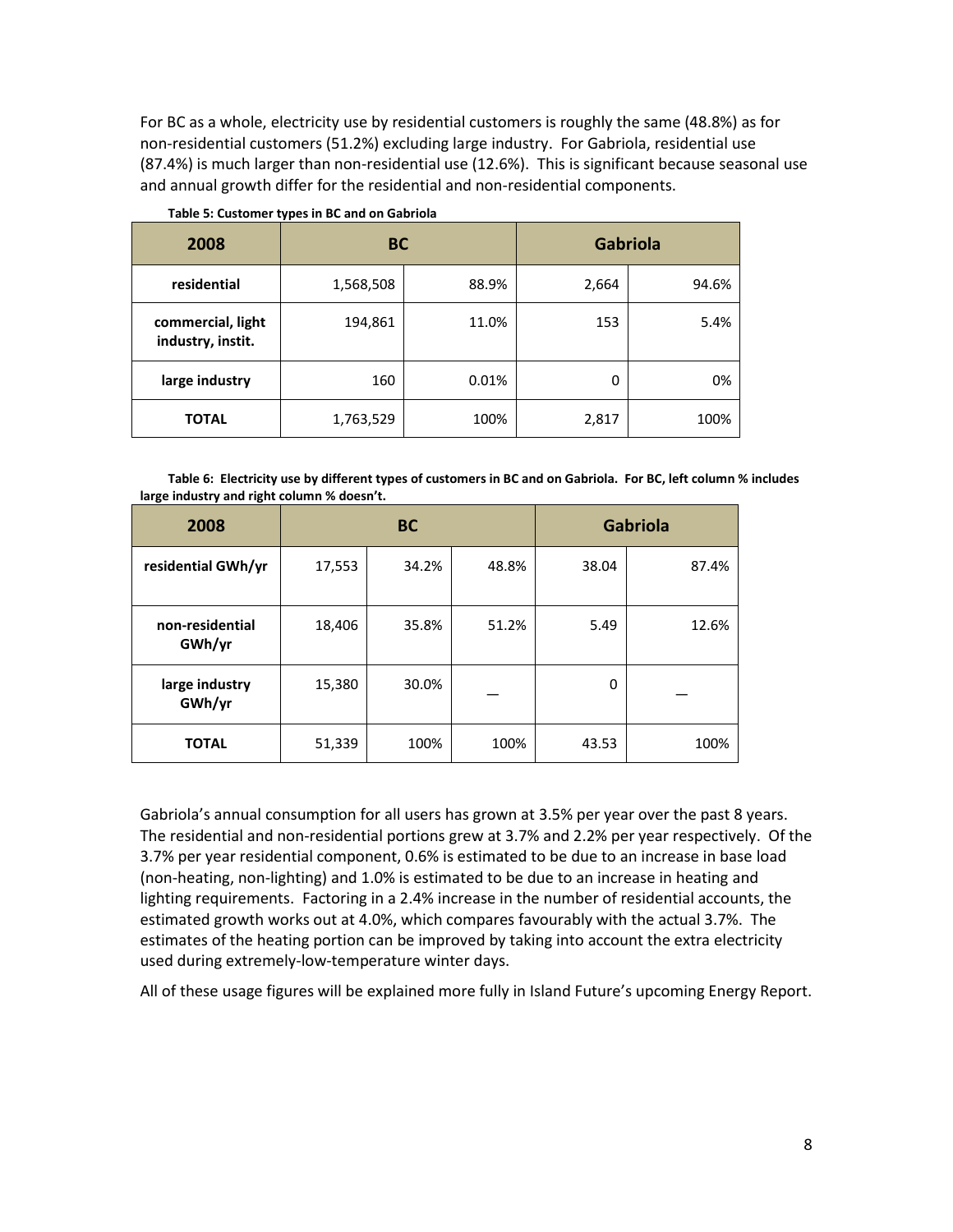To estimate GHG emissions from electricity, we followed the BC government recommendation of using emission factors provided by BC Hydro in its annual Environmental Report<sup>12</sup>. Table 7 shows the results.

|                             | 2005 | 2006  | 2007 | 2008  |
|-----------------------------|------|-------|------|-------|
| GWh                         | 38.9 | 40.8  | 42.3 | 43.5  |
| Emission factor (tC02e/GWh) | 24   | 27    | 23   | 28    |
| tonnes CO2 equivalent       | 934  | 1,102 | 973  | 1,218 |

#### **Table 7: Gabriola 2008 GHG emissions for electricity use without domestic imports**

It should be noted that BC Hydro calculates its emission factors based on the Global Reporting Initiative and therefore "GHG emissions from electricity imports for domestic use are not included"<sup>13</sup>, nor are exports. Therefore the mix of fossil based relative to hydro based electricity that flows through the cable to Gabriola Island is not consistent with the emission factor in BC Hydro's report. Rather, it is based on a number of factors including:

- The extent to which there was adequate precipitation to maintain adequate levels in the BC Hydro reservoirs providing hydro based electricity;
- The amount of trading that Powerex engages in with Alberta and USA in order to increase profitability ; and
- The extent to which the peak demand at various times throughout the year can be met by BC Hydro's own resources.

In 2008 there was enough precipitation to ensure adequate levels in the reservoirs, the demand peaks throughout the year could be met by BC Hydro's own resources, and there was extensive trading with Alberta and with the United States as in previous years. The following results from Appendix D reflect one approach to incorporating these various factors.

|             | 2001  | 2002  | 2003 | 2004  | 2005  | 2006  | 2007  | 2008  |  |
|-------------|-------|-------|------|-------|-------|-------|-------|-------|--|
| GWh         | 34.2  | 34.9  | 35.8 | 36.9  | 38.9  | 40.8  | 42.3  | 43.5  |  |
| Emission    | 58.8  | 70.6  | 26.5 | 45.4  | 61.1  | 44.3  | 58.2  | 29.4  |  |
| factor      |       |       |      |       |       |       |       |       |  |
| (tC02e/GWh) |       |       |      |       |       |       |       |       |  |
| Tonnes C02e | 2.011 | 2.464 | 949  | 1,675 | 2,377 | 1,807 | 2.462 | 1,279 |  |

#### **Table 8: Gabriola 2008 GHG emissions for electricity use with domestic imports**

 $\frac{1}{12}$ 

[www.bchydro.com/about/company\\_information/reports/gri\\_index/f2009\\_environmental](http://www.bchydro.com/about/company_information/reports/gri_index/f2009_environmental_EN16_2.html) EN16 2.html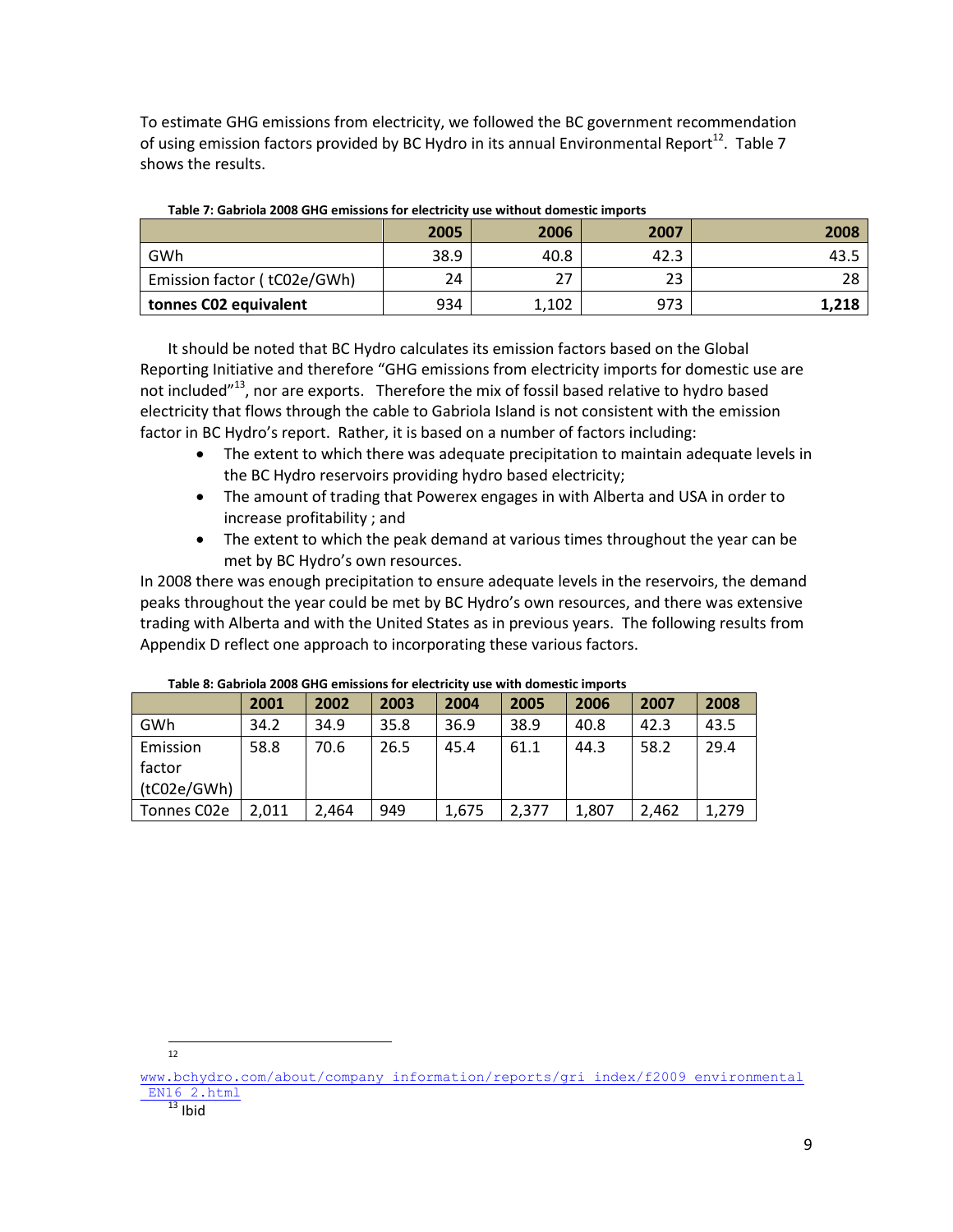## <span id="page-9-0"></span>HEATING FUEL

 $\overline{\phantom{a}}$ 

Electricity, propane, heating oil, wood pellets, and firewood are all used to heat residential and commercial buildings. An estimate of the number of gigajoules (GJ) from each source is shown in Fig. 2. In deriving this estimate:

- **Propane and heating oil** consumption figures were provided by companies selling these fuels to Gabriola residents in 2008.
- **Firewood** consumption figures are based on the estimate from the Baseline Report done for Salt Spring Island in 2005 that concluded approximately 84% of households use firewood as a source of heat with approximately half using firewood as their primary source of heat<sup>14</sup>. Using the Salt Spring Island figures the amount of wood burned per household is 1.5 long cords. (A long cord is 4'x4'x8', or approximately 3 times the size of a short cord - the usual size used for selling wood.)
- **Electricity** consumption and GHG emissions were calculated in the preceding section.
- The conversion factors for all these fuel sources came from "A Guide to Residential Heating"<sup>15</sup> produced by Canada Mortgage and Housing.



#### **Figure 2: Gigajoules from heating fuel sources 2008**

Dividing the total GJ by the number of residences on Gabriola shows the average residence uses 68.5 GJ of energy for heating. This compares to estimates for the Vancouver/Victoria area of 60 GJ for a new home and 85 GJ for an older detached home.<sup>16</sup>

<sup>&</sup>lt;sup>14</sup> Earth Festival Society. "Salt Spring Island Energy Strategy Baseline Report" 2005 <http://www.saltspringenergystrategy.org/docs/ssienergybaseline.pdf>

<sup>&</sup>lt;sup>15</sup> http://www.cmhc-schl.gc.ca/en/co/maho/enefcosa/upload/wood heating EN W.pdf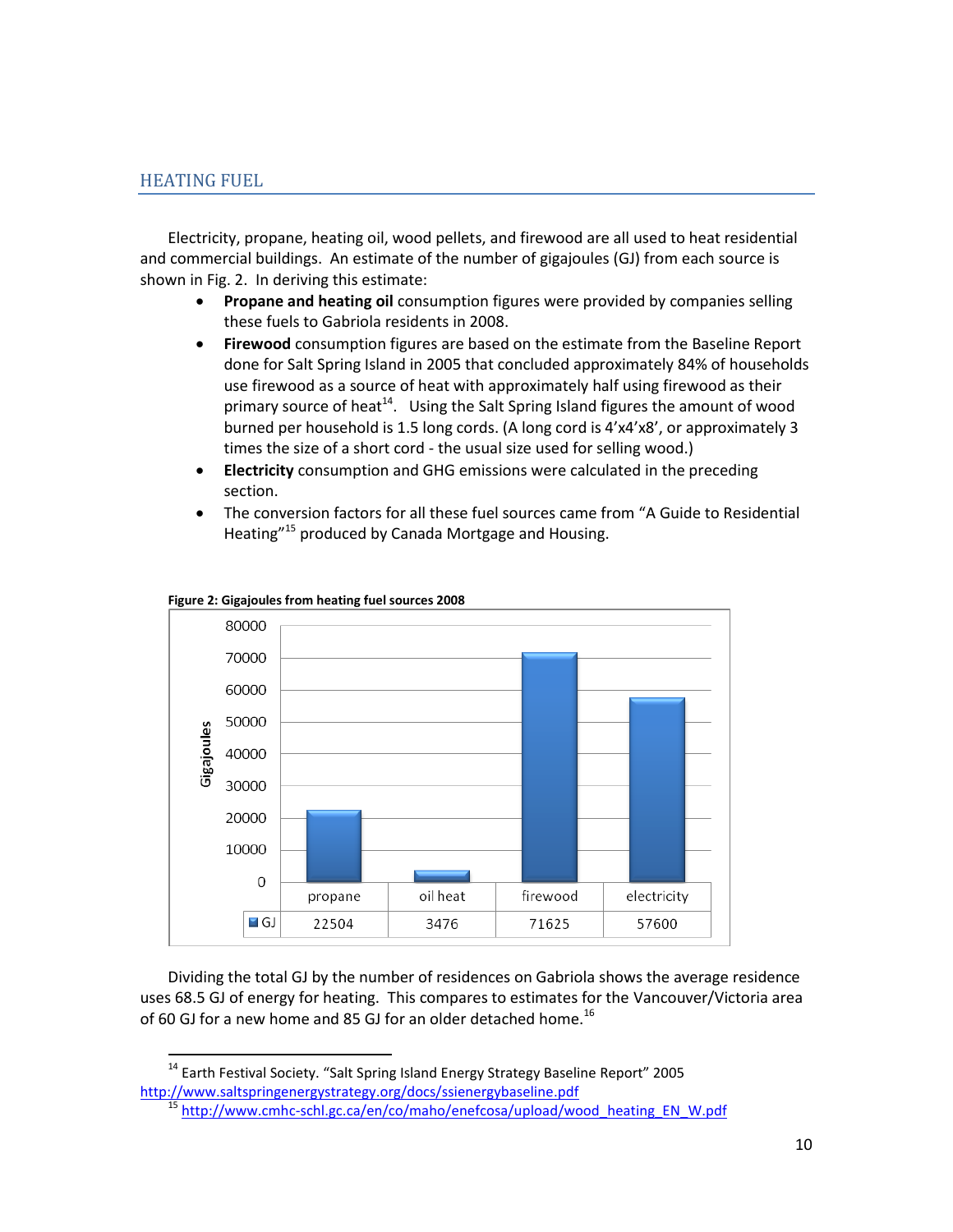Table 8 shows the GHG emissions for both residential and commercial use of propane and oil in 2008, using emission factors from the BC Government's GHG Assessment Guidebook $^{17}$ . In this report CO2 emissions from wood pellets and firewood aren't considered because CO2 from wood eventually winds up in the atmosphere whether it's burned as a fuel or not.

|  |  |  | Table 9: Gabriola 2008 GHG emissions from Heating Fuels |  |
|--|--|--|---------------------------------------------------------|--|
|  |  |  |                                                         |  |

| Fuel                    | Litres  | <b>Tonnes CO2-equivalent</b> |
|-------------------------|---------|------------------------------|
| Propane                 | 889.498 | 1370                         |
| Heating and furnace oil | 91,003  | 258                          |
| <b>Total</b>            |         | 1628                         |

## <span id="page-10-0"></span>**C. EMISSIONS FROM OTHER SOURCES**

#### <span id="page-10-1"></span>FOOD TRANSPORTATION

 $\overline{a}$ 

*"Our food purchases have a large impact on the amount of fossil fuel energy we consume and the GHGs we produce. Energy is used at every step of food production: to manufacture fertilizers, pesticides and herbicides, for tillage and harvesting, for processing and packaging, and last but not least for transportation."* Salt Spring Island Community Energy Strategy Baseline Report

To estimate the GHG emissions produced as a result of transporting food to where it's sold we used a 2005 Canadian study<sup>18</sup> that calculated the CO2 emissions for locally produced food at 0.006316 tonnes CO2 per year per person and imported food at 0.573 tonnes C02 per year per person. These calculations were based on the GHG emissions from transportation for the food in a grocery store (comparable to the grocery stores used by Gabriola Island residents) compared to those being sold at a local farmer's market. As well, the percentage of local food produced on Gabriola is estimated as 5%.<sup>19</sup>

Table 9 and Fig. 3 show the emissions for the transportation component of food purchased for 2006 to 2008 based on the preceding assumptions. Given the high proportion of imported food, the bar for local food purchases is barely visible; however the actual tonnes of C02 from local food is printed to the left of each of the red bars.

<sup>&</sup>lt;sup>16</sup> http://www.cmhc-schl.gc.ca/en/co/maho/enefcosa/upload/wood heating EN\_W.pdf

<sup>17</sup> [http://www.townsfortomorrow.gov.bc.ca/docs/ghg\\_assessment\\_guidebook\\_feb\\_2008.pdf](http://www.townsfortomorrow.gov.bc.ca/docs/ghg_assessment_guidebook_feb_2008.pdf)

<sup>&</sup>lt;sup>18</sup> Bentley, S., Barker, R. "The Role of Local Food Systems in Reducing Greenhouse Gas Emissions." FoodShare Toronto, 2005.<http://www.foodshare.net/resource/files/ACF230.pdf>

<sup>&</sup>lt;sup>19</sup> Gabriolans for Local Food Choices and Island Good Food Initiative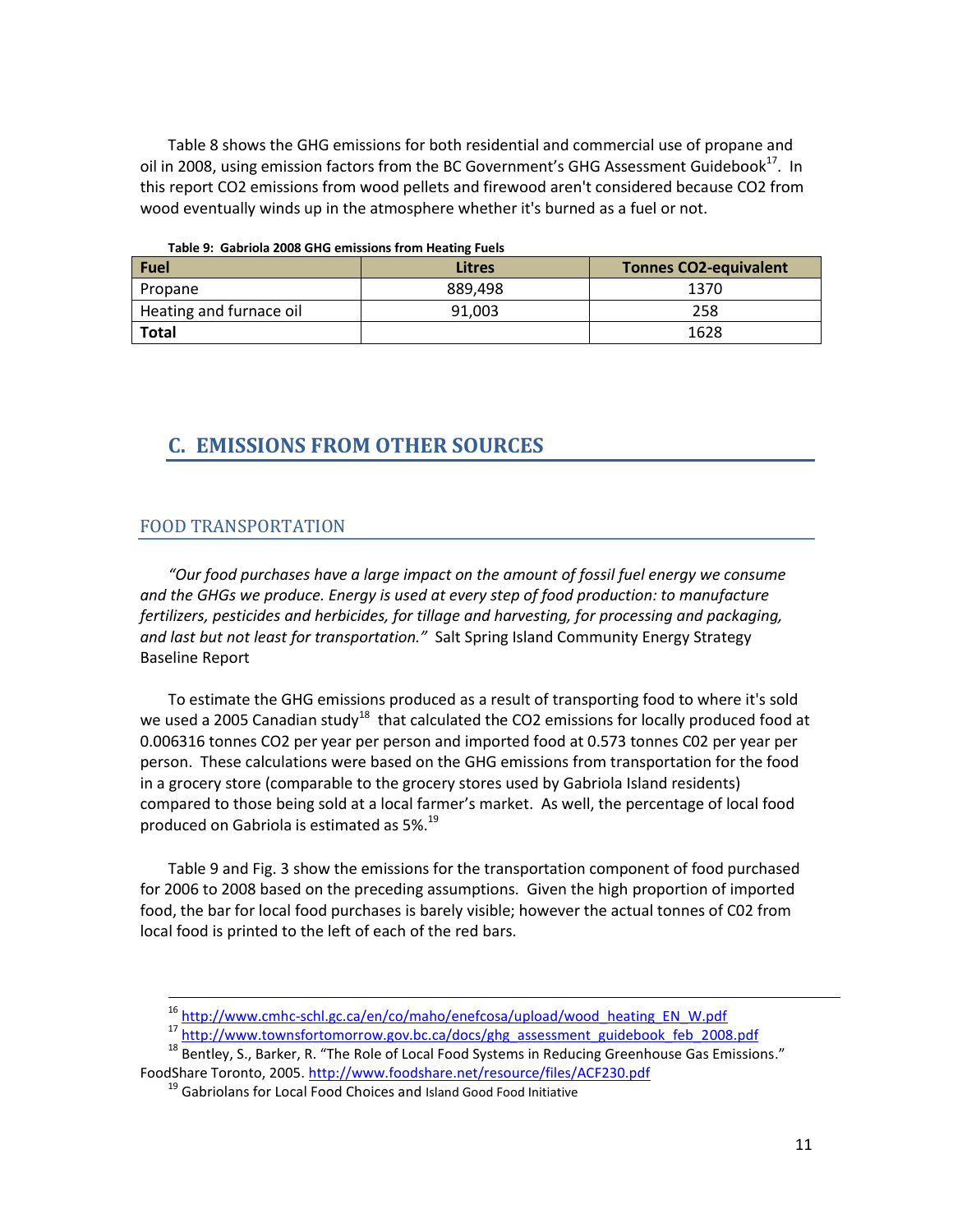#### **Table 10: Tonnes of C02 equivalent from Transportation of Food**

|      | C <sub>02</sub> e local food<br>purchases | <b>C02e imported food</b><br>purchases | <b>Tonnes C02 equivalent</b> |
|------|-------------------------------------------|----------------------------------------|------------------------------|
| 2006 | 1.3                                       | 2204.6                                 | 2206                         |
| 2007 | 1.3                                       | 2270.3                                 | 2272                         |
| 2008 | 1.4                                       | 2338.5                                 | 2340                         |



## <span id="page-11-0"></span>**WASTE**

The Regional District of Nanaimo (RDN) is responsible for picking up garbage as well as certain recyclable items on Gabriola. They have provided the following statistics for 2007, 2008 and 2009 (up to November 3):

| rabic 11. Garbage and necycling for Gabriola 2007-3 |          |                     |                           |  |  |
|-----------------------------------------------------|----------|---------------------|---------------------------|--|--|
| <b>Routes 50&amp;51</b>                             | # Houses | Garbage<br>(tonnes) | <b>Recycling (tonnes)</b> |  |  |
| 2007                                                |          | 503.7               | 182.6                     |  |  |
| 2008                                                | 2.276    | 465.2               | 155.1                     |  |  |
| 2009 (to Nov 3)                                     | 2.297    | 427.0               | 143.6                     |  |  |

*Source: Regional District of Nanaimo 2009*

Figure 4 shows the amounts in the preceding tables on a per capita per day basis for both recyclables and garbage: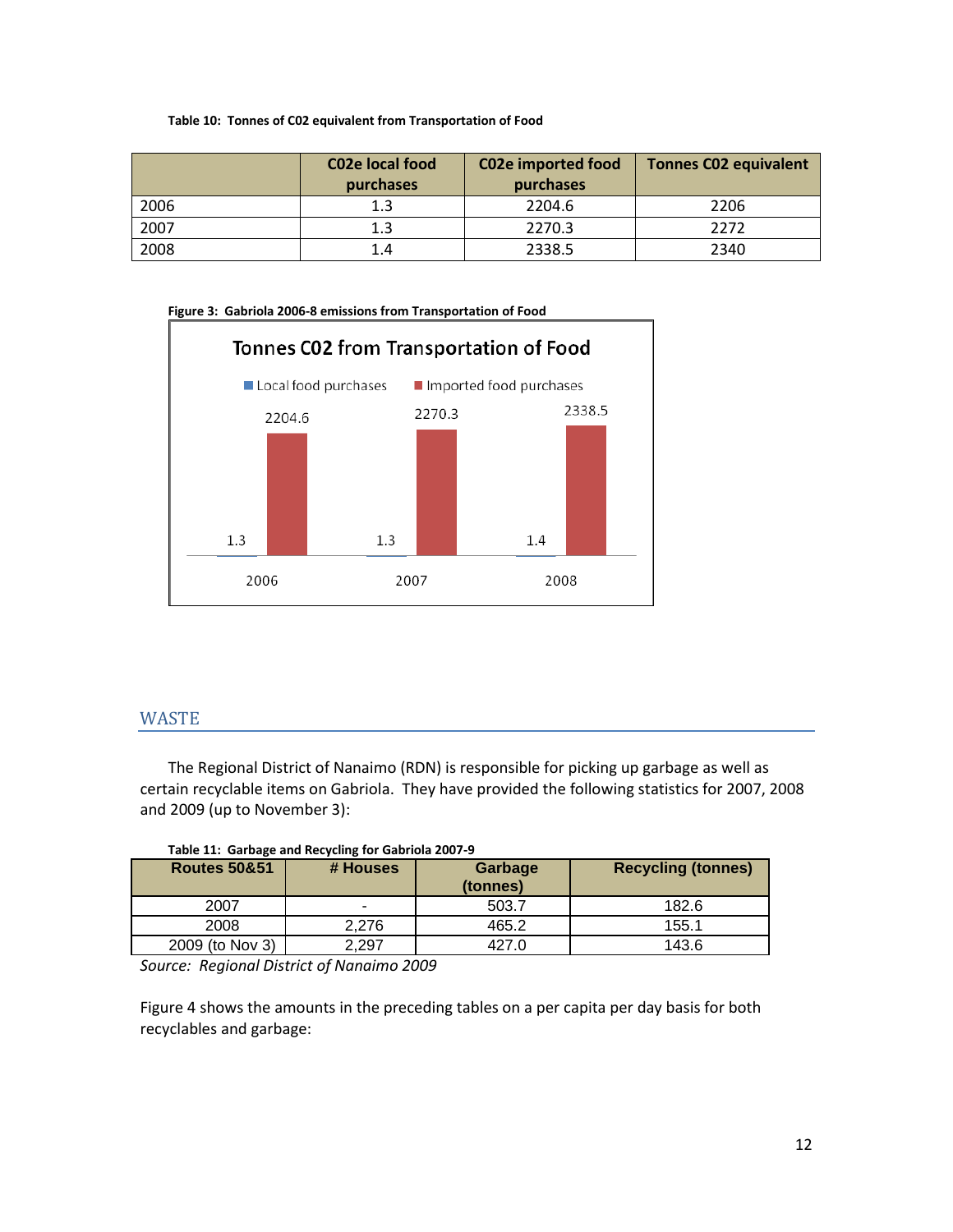

#### **Figure 4: Per capita per day kg garbage and recyclables trucked off island**

The RDN representative indicated that the upward trend in 2009 could be the result of not being able to pick up Christmas garbage in 2008 due to weather and then picking it up in early 2009. The average amount of garbage produced per capita per day by Gabriolans in 2008 is 0.3 kg with 0.1 kg of recyclables for a total of .4 kg.

Each kg of trash thrown away will emit approximately 1.25 kg of carbon dioxide equivalent in the form of methane<sup>20</sup>. Based on this factor and considering only the garbage, not the recyclables, Gabriola produces the following greenhouse gas emissions from waste:

| Table 12. Gabriold 2000 Grig emissions from Garbake |      |      |  |  |
|-----------------------------------------------------|------|------|--|--|
| Gabriola Island                                     | 2007 | 2008 |  |  |
| <b>Tonnes Garbage</b>                               | 504  | 465  |  |  |
| C02 from Garbage                                    | 630  | 581  |  |  |

**Table 12: Gabriola 2008 GHG emissions from Garbage**

 $\overline{\phantom{a}}$ 

<sup>&</sup>lt;sup>20</sup> Methane emission factor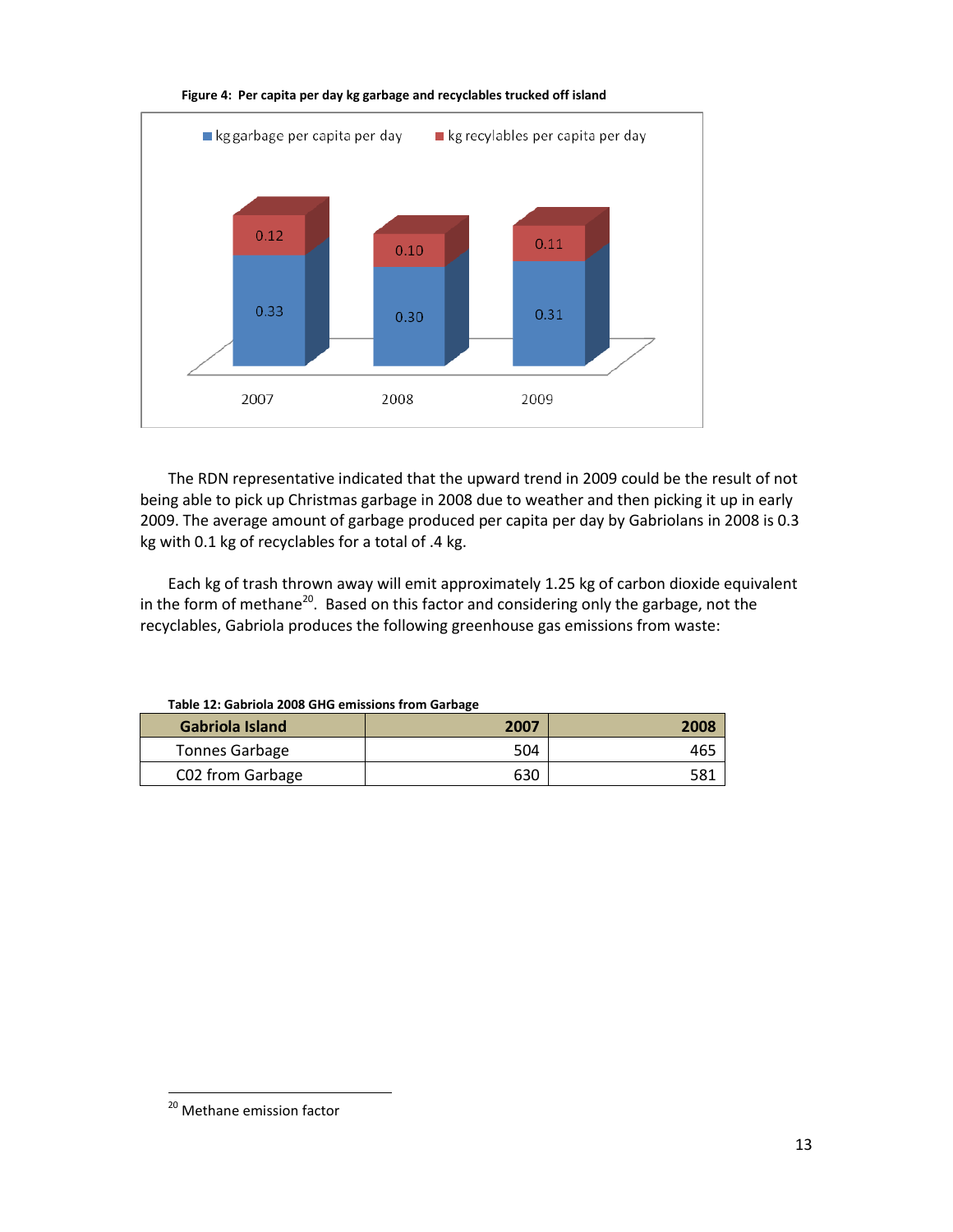## <span id="page-13-0"></span>**D. TOTAL GHG EMISSIONS**

Figure 5 depicts percentage of sources for GHG emissions on Gabriola Island in 2008 per the figures shown in Table 12, with the assumptions, conversions, and emission factors described throughout summarized in Appendixes B and C.



**Figure 5: Gabriola 2008 Percentage of Sources for GHG emissions**

| <b>Source of emissions</b> | <b>Tonnes of C02 equivalent</b> |
|----------------------------|---------------------------------|
| <b>Vehicles</b>            | 5747                            |
| Ferry                      | 3120                            |
| Seaplane and boats         | 697                             |
| Electricity                | 1279                            |
| Propane                    | 1370                            |
| <b>Furnace Oil</b>         | 258                             |
| Food                       | 2340                            |
| Waste                      | 581                             |
|                            |                                 |
| Total                      | 15,392                          |

\*Emission factor includes estimate of domestic imports

In 2008 it is estimated that Gabriola Island's population was 4296 people. The GHG emissions per person based on the preceding then is 3.57 tonnes CO2 equivalent.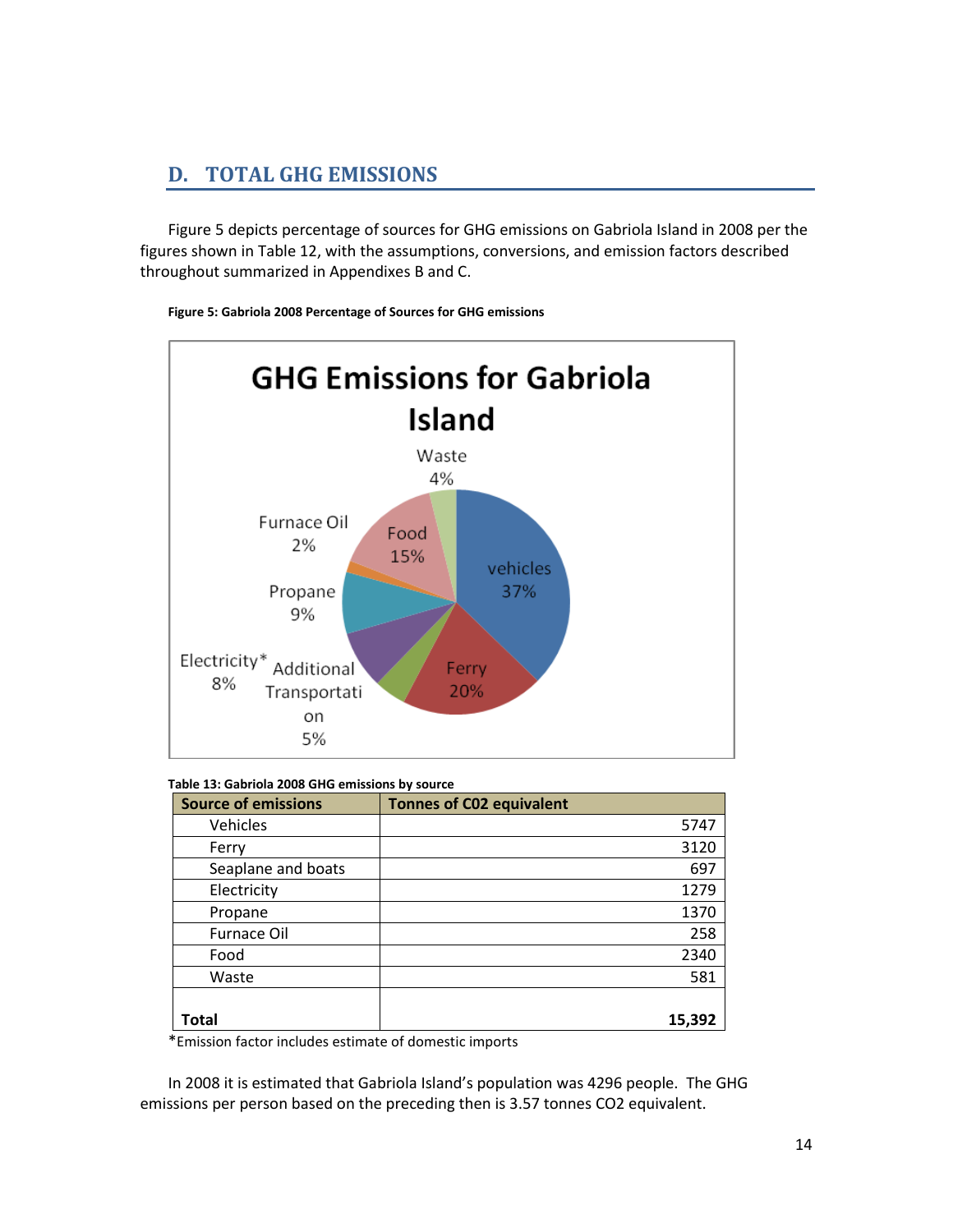## <span id="page-14-0"></span>OTHER SOURCES OF CO2 NOT INCLUDED IN REPORT

**Synthetic Fertilizers**: GHG's come from the fossil fuel used to make them. Synthetic fertilizers also produce 1 kg/ha/year of NO2. $^{21}$ 

**Peat:** Peat used in garden soil decays far more rapidly to CO2 than it would if left alone in its original bog. All peat is imported into BC from other provinces with resultant GHG emissions from transportation.

**Animals:** In 2003 New Zealand proposed a "flatulence tax" to address over 50% of their GHG emissions - all coming from livestock. Gabriola Island has animals that contribute to GHG emissions, but quantitative figures are not available.

**Forests and Decaying wood:** Forests are carbon stores, and they are carbon dioxide sinks when they are increasing in density or area. The average tree removes 907 kilograms of carbon from the atmosphere during its lifetime. Carbon is emitted slowly back into the air as trees decay. In addition, forest fires cause rapid release of GHG emissions. Removing trees from the natural cycle contributes to GHG emissions.

**Airplane travel by residents:** Compared to other modes of transport, such as driving or taking the train, travelling by air has a greater GHG impact per passenger kilometre, even over longer distances.

 $\overline{\phantom{a}}$ 

<sup>&</sup>lt;sup>21</sup> Nick Doe, December 2009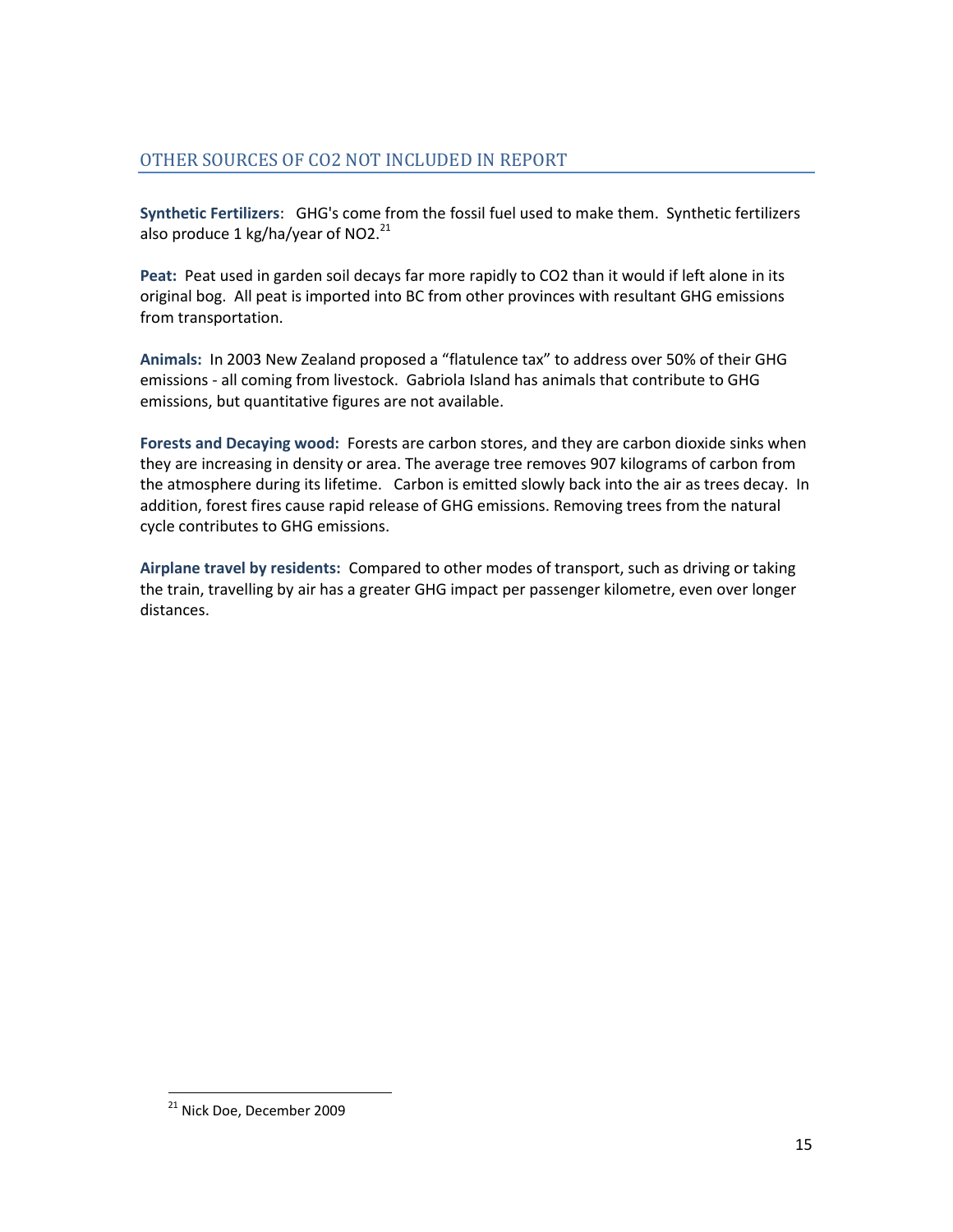## <span id="page-15-0"></span>**APPENDIX A: INDEX OF TABLES AND FIGURES**

## **Tables**

| Table 1: Litres, Gigajoules and GHG emissions Car and Truck fuel 2008 5             |  |
|-------------------------------------------------------------------------------------|--|
| Table 2: Litres, GJ and GHG emissions Gabriola-Nanaimo ferry 2002 and 2008 6        |  |
|                                                                                     |  |
|                                                                                     |  |
|                                                                                     |  |
| Table 6: Electricity use by different types of customers in BC and on Gabriola.  8  |  |
| Table 7: Gabriola 2008 GHG emissions for electricity use without domestic imports 9 |  |
| Table 8: Gabriola 2008 GHG emissions for electricity use with domestic imports  9   |  |
|                                                                                     |  |
|                                                                                     |  |
|                                                                                     |  |
|                                                                                     |  |
|                                                                                     |  |
|                                                                                     |  |

## **Figures**

| Figure 4: Per capita per day kg garbage and recyclables trucked off island 13 |  |
|-------------------------------------------------------------------------------|--|
|                                                                               |  |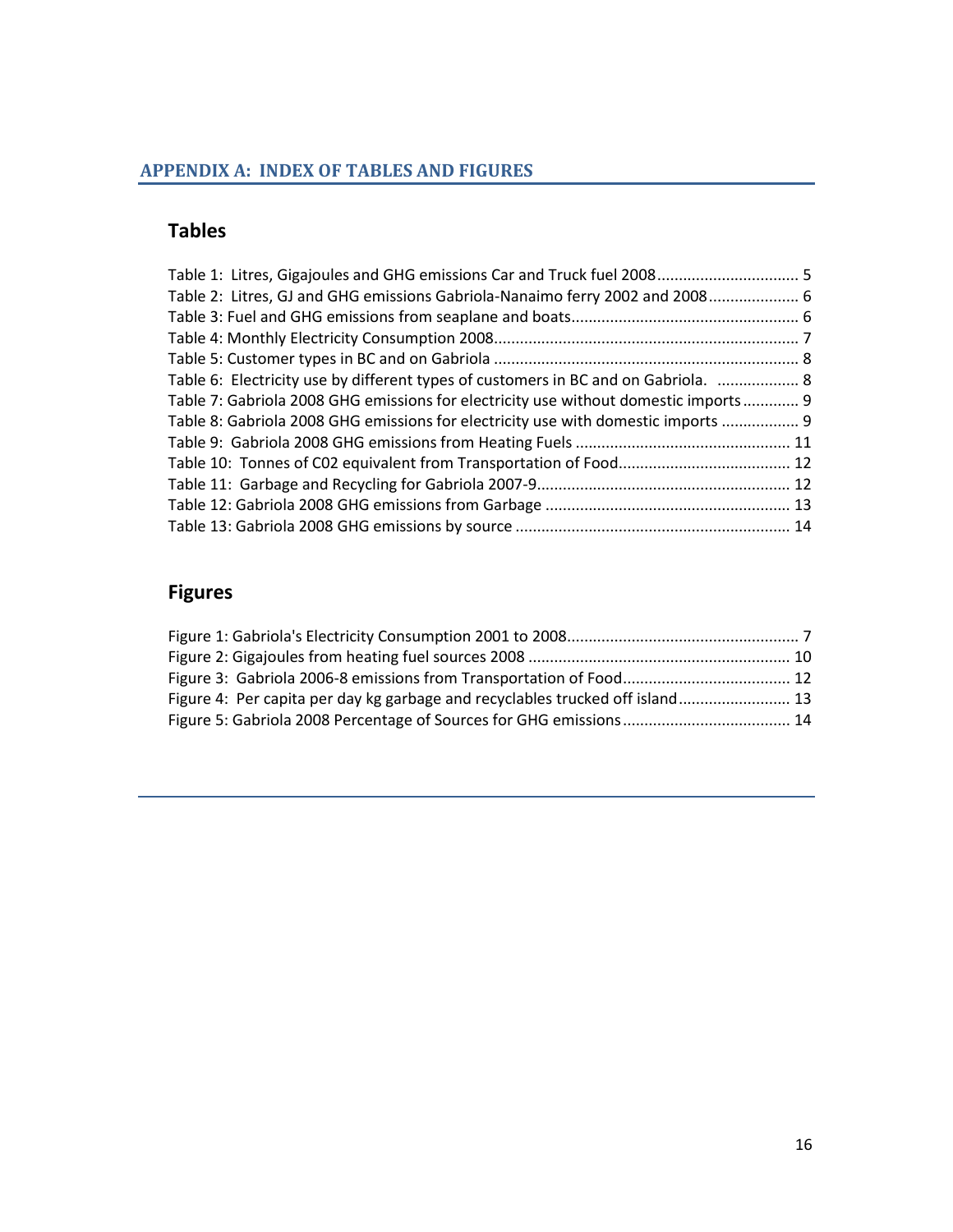## <span id="page-16-0"></span>**APPENDIX B: CALCULATIONS AND ASSUMPTIONS**

| <b>Vehicles</b> | <b>litres</b> | emission factor | conversion factor | CO <sub>2</sub> e |
|-----------------|---------------|-----------------|-------------------|-------------------|
| Diesel          | 383,592       |                 |                   | 1,032             |
| Gasoline        | 2,013,859     |                 |                   | 4,714             |
| Total           |               |                 |                   | 5747              |

#### **Table 13: Assumptions and Calculations for each Source of GHG Emissions**

| <b>Ferry</b>          | <b>litres</b> | emission factor | conversion | C <sub>02</sub> e |
|-----------------------|---------------|-----------------|------------|-------------------|
| 2002<br>Diesel        | 1,040,000     |                 | 0.001      | 3120              |
| 2008<br><b>Diesel</b> |               |                 |            |                   |

| <b>Seaplane and boats</b> | litres | <b>Emission factor</b> | conversion | C <sub>02e</sub> |
|---------------------------|--------|------------------------|------------|------------------|
| Gasoline                  | 200301 | 2.46                   | 0.001      | 492.74           |
| Diesel                    | 76020  | 2.691                  | 0.001      | 204.57           |
| Total                     |        |                        |            | 697              |

| <b>Electricity</b> | GWh  | emission factor | C02e |
|--------------------|------|-----------------|------|
| 2008               | 43.5 | 29.4            |      |

| <b>Heating Fuels</b> | amount  | emission factor |       | CO2e |
|----------------------|---------|-----------------|-------|------|
| Propane (litres)     | 889498  | 1.54            | 0.001 | 1370 |
| Furnace Oil (litres) | 91003   | 2.84            | 0.001 | 258  |
| Firewood (cords)     | 2865240 |                 |       |      |

| Food          | <b>People</b> | emission factor | CO <sub>2</sub> e |
|---------------|---------------|-----------------|-------------------|
| Local food    | 214           | 0.006316        | 1.3               |
| Imported food | 4080          | 0.573           | 2338.4            |
| Total         |               |                 | 2339.7            |

| <b>Waste</b> | kg  | emission factor |     |
|--------------|-----|-----------------|-----|
| Garbage      | 465 | つに<br>د ۲۰ ت    | 581 |

| Population | 2006 | 2007 | 2008 | 2009 |
|------------|------|------|------|------|
|            | 4050 | 4170 | 4295 | 4424 |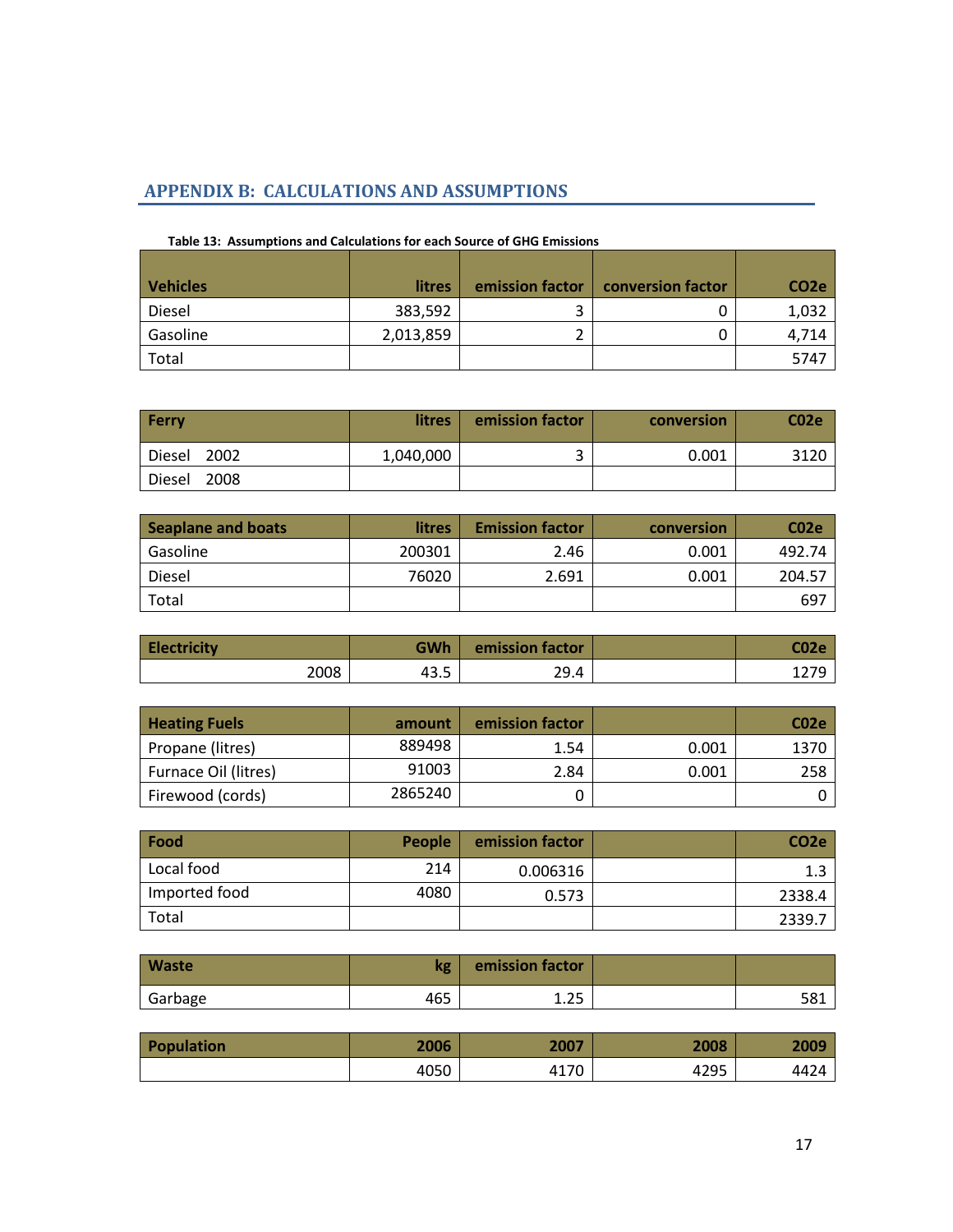## <span id="page-17-0"></span>**NOTES**

1. In this report, "2008" means calendar year 2008 (Jan.08–Dec.08, or C2008). Sometimes data is only available for financial year 2008 (Apr.08–Mar.09, or F2008 ). In these cases, the conversion used is  $C2008 = 0.25F2007 + 0.75F2008$ . This may mean that numbers used here differ slightly from numbers quoted elsewhere. Statistically, "2008" means 2008.5, that is the mid-point of the year.

2. All "growth" figures are compounded growths calculated using annual data for the years 2001–8, with 2001 as the base year. The only exception is population where annual counts are not available. Growths have been estimated using a least squared error match with the raw data.

3. The term "non-residential" when applied to Gabriola includes both institutional accounts (school, churches, public spaces, etc.) and commercial accounts (stores, restaurants, small businesses, etc.). Use by some small home-based businesses on Gabriola is not distinguishable from residential use, but it is doubtful that this is statistically significant and in any case is an unknown quantity.

4. In analyses like this, it is easier to consider numbers of BC Hydro (BCH) "service locations" than it is population because annual population figures are only available by extrapolation from census figures taken very five years whereas BCH service-location counts are readily available annually. For residential customers on Gabriola, a service location is taken to mean a residence, most often a single house. A second advantage of using servicelocation numbers is that the number of residences is not seasonal, whereas population is. There were 1.58 residents per residential BCH account on Gabriola in census year 2006, which is not significantly different from census year 2001 when it was 1.55.

5. The formal unit of energy is the joule (J), and the formal unit of power is the watt (W). By definition, a watt is the supply of 1 joule of energy per second. The standard SI prefixes are kilo- (k) =  $10^3$ , mega- (M) =  $10^6$ , giga- (G) =  $10^5$ , and tera- (T) =  $10^{12}$ . It is common practice in reports of electrical energy to use time units other than one second such as hour (h), day (d), month (mth, informal), and year (yr, formal "a"). In calculations, every "month" is taken to be a twelfth of a year, and every year is taken to be 365.25 days. Thus:

1 gigawatt hour per year  $(GWh/yr) = 114$  kilowatts  $(kW)$ 

1 megawatt hour per month (MWh/mth) =  $1.37$  kilowatts (kW)

1 gigajoule  $(GJ) = 278$  kilowatt hours (kWh)

1 kilowatt hour per day  $(kWh/d) = 41.7$  watts  $(W)$ 

1 kilowatt (kW) used continuously = 24.0 kilowatt hours per day (kWh/d)

1 kilowatt (kW) used continuously = 731 kilowatt hours per month (kWh/mth)

1 kilowatt (kW) used continuously = 8.77 megawatt hours per year (MWh/yr).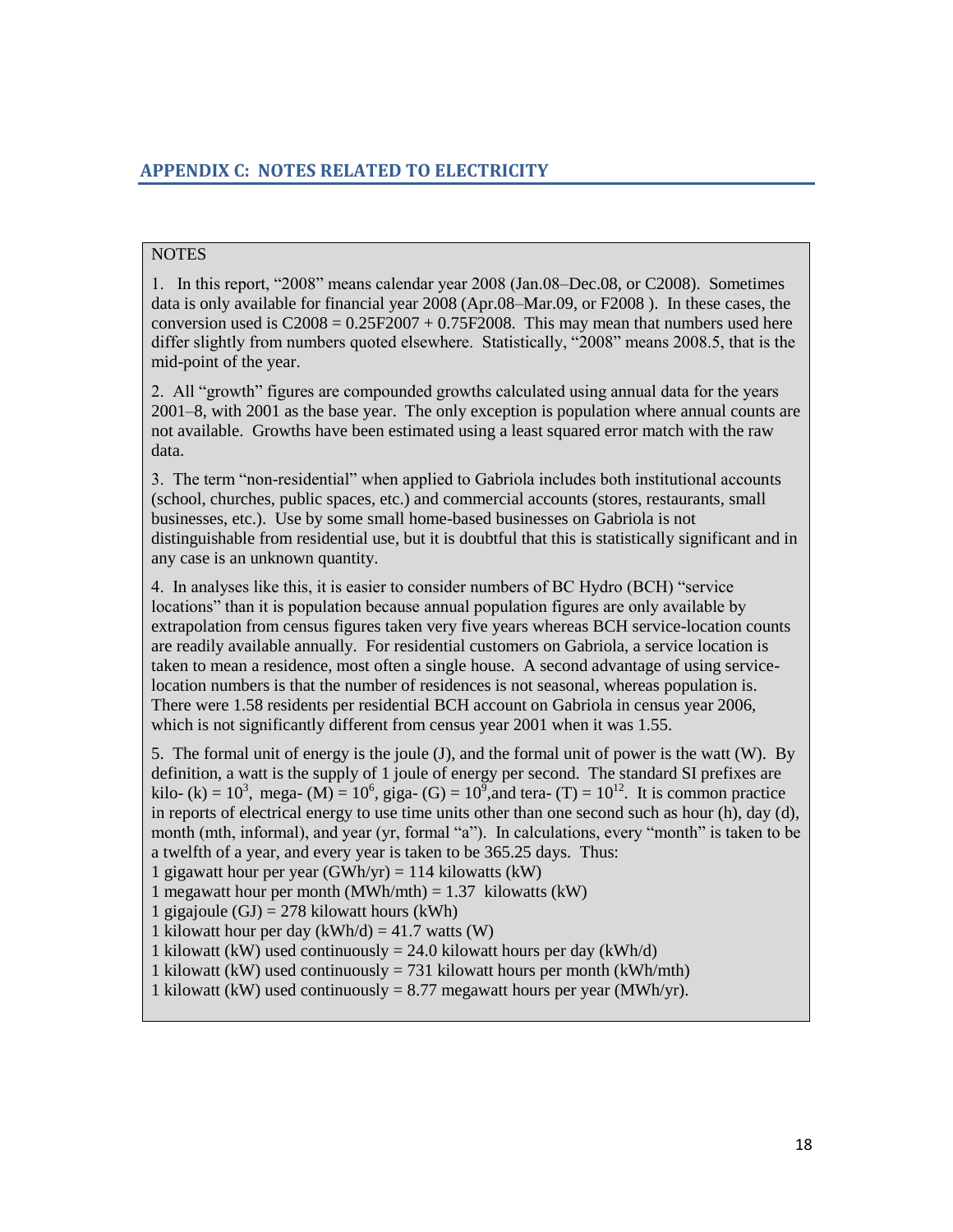## <span id="page-18-0"></span>**APPENDIX D: ELECTRICITY EMISSION FACTOR CALCULATIONS**

## Electrical energy GHG emission factors

Calculating greenhouse gas (GHG) emissions resulting from electrical energy generation and consumption is problematic. The energy comes from many different sources, each with its own emission factor (EF), but because power supply systems are integrated across North America, it is not possible to identify which particular source is supplying which particular customer. Any solution to this accounting problem has to provide useful information, yet be simple enough that the calculation can easily be repeated by others.

Approximately 88% of BCH's installed generating capacity is hydroelectric and emits no GHG. The remaining 12% is fossil fuelled and is used for meeting peak demand in winter and supplying remote off-grid locations. Installed generating capacity however does not accurately reflect usage. Burrard thermal generating plant is a typical example. It only produces expensive and "dirty" power and so is used as seldom as possible even though it remains on BCH's books as an available generator. Installed capacity is thus a poor indicator of GHG emissions.

A better way is to look at energy statistics. There are two sources of data on energy usage, namely *energy production* and *energy consumption*. These two are exactly equal when all sources of production and all sources of consumption are considered in a selfcontained system. However, for a selected area within the system, the two numbers will only rarely balance, the difference being made up of the selected area's imports and exports.

Imports are hugely beneficial because imports allow a geographical area to handle its peak demand without having to build generating capacity that would, at other than peak times, not be required. Equally, exports make good use of any available spare generating capacity that would otherwise be idle. Unfortunately for the environment however, once the infrastructure for transmitting energy back and forth exists, decisions as to whether to import or export are made with an eye to making money on the trade, not minimizing GHG emissions.

From a GHG accounting perspective, the difficulty is that the emission factors (EF in kilotonnes of  $CO<sub>2</sub>$  equivalent per GWh) of imports and exports are not the same. In BC, we like to use an accounting system that uses only the EF of energy produced in BC because at 17 kt/GWh it is low. Albertans on the other hand object, with reason, to being held responsible for emissions resulting from the generation of electrical power for outof-province users because at 882 kt/GWh, their EF is high. They would prefer a system where only the EF of energy consumed is considered. With an accounting system that counts GHG only where it is emitted, it would be better for Alberta to ship fossil fuel and let their customers use it to generate energy, because that way they avoid having the GHG on their account. BC does exactly this when it exports coal.

My suggested solution to this problem is as follows. It counts all the energy produced in BC by BCH and Independent Power Producers (IPPs) for the benefit of consumers in BC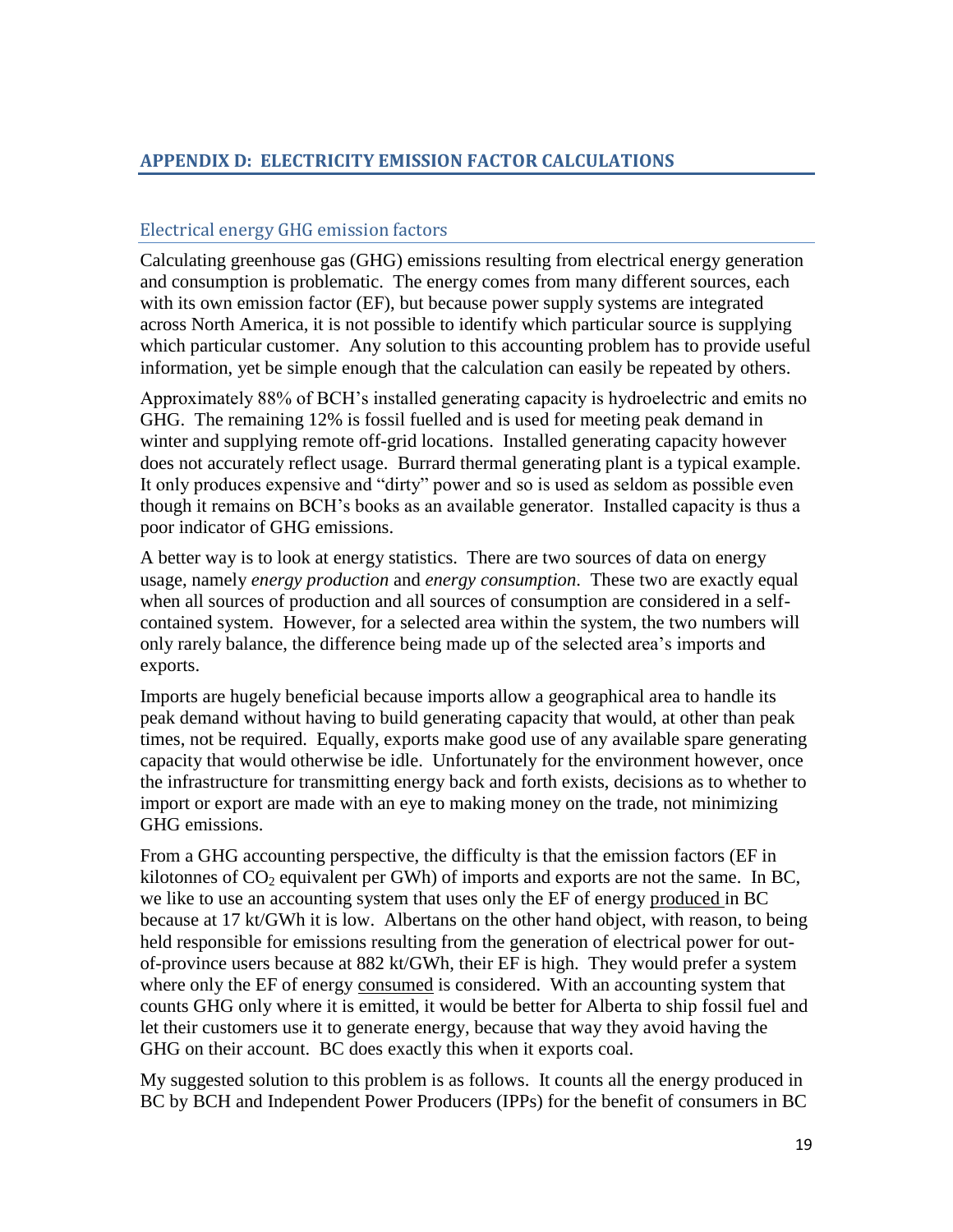as having the average EF of BCH using its own facilities. It counts the *net* energy imported into BC for the benefit of consumers in BC as having the weighted average Canadian EF. Here's the calculations for 2001–8 using re-interpreted data from BCH Annual Reports.

This indicator has all the following advantages: reducing imports makes the EF closer to BCH's EF, increasing imports makes the EF closer to the Canadian EF, improving BCH's EF improves the EF, improving the Canadian average improves the EF, it is not assumed that all imported energy has a high EF.

#### **BCH BALANCE SHEET 2008**

| <b>USED IN BC(GWh)</b>                      |              |              |
|---------------------------------------------|--------------|--------------|
| Electricity sold, domestic total            | 53300        |              |
| Line loss and system use                    | $-5676$      |              |
| <b>TOTAL</b>                                | 58976        | <u>58976</u> |
| <b>ACQUIRED (GWh)</b>                       |              |              |
| Electricity purchased, long-term contracts  | 11878        |              |
| Electricity purchased, short-term contracts | 32281        |              |
| Less electricity sold, trade                | $-37450$     |              |
| Energy exchange net                         | $-486$       |              |
| <b>TOTAL</b>                                | 6223         | 6223         |
| <b>GENERATED IN BC</b>                      |              |              |
| Burrard thermal generation<br>260           |              |              |
| Other thermal<br>353                        |              |              |
| 613<br>Total thermal                        | 613          |              |
| Hydro generation                            | <u>52140</u> |              |
| <b>TOTAL</b>                                | 52753        | 52753        |
|                                             |              |              |
| <b>ACQUIRED AND GENERATED</b>               |              | 58976        |

| GWh   |                                     | kt/GWh   | Mt     |  |
|-------|-------------------------------------|----------|--------|--|
| 260   | @ BCH thermal generation rate       | 523      | 136.0  |  |
| 353   | @ BCH thermal generation rate       | 640      | 225.9  |  |
| 52140 | @ BCH hydroelectric generation rate | $\theta$ |        |  |
| 6223  | @ Canadian average rate             | 220      | 1369.3 |  |
| 58976 |                                     |          | 1731.2 |  |
|       | BCH average for BC 2008             | kt/GWh   |        |  |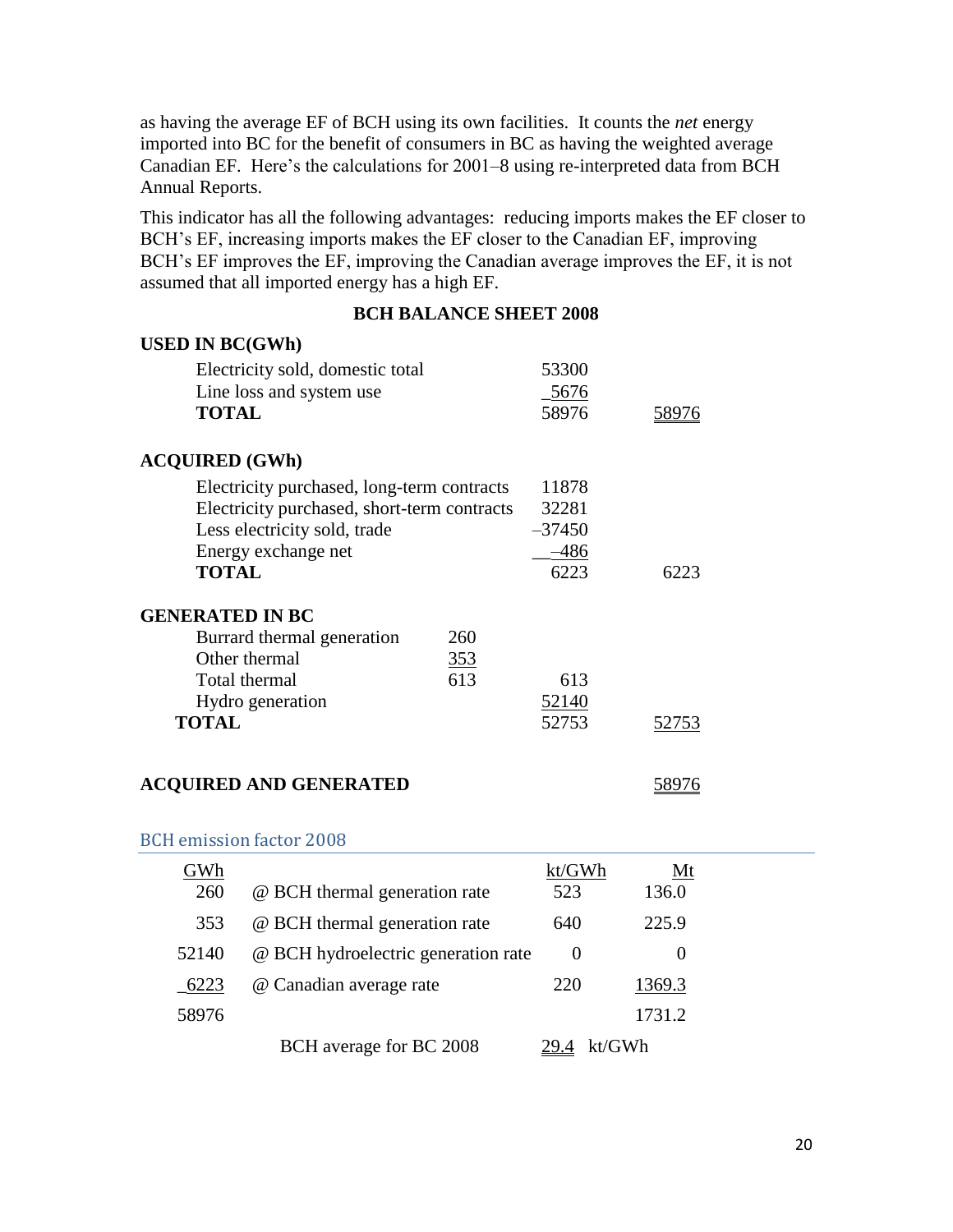| <b>BCH BALANCE SHEET 2007</b>               |      |          |       |  |
|---------------------------------------------|------|----------|-------|--|
| <b>USED IN BC(GWh)</b>                      |      |          |       |  |
| Electricity sold, domestic total            |      | 52911    |       |  |
| Line loss and system use                    |      | _5329    |       |  |
| <b>TOTAL</b>                                |      | 58240    | 58240 |  |
| <b>ACQUIRED (GWh)</b>                       |      |          |       |  |
| Electricity purchased, long-term contracts  |      | 10306    |       |  |
| Electricity purchased, short-term contracts |      | 35360    |       |  |
| Less electricity sold, trade                |      | $-33372$ |       |  |
| Energy exchange net                         |      | 410      |       |  |
| <b>TOTAL</b>                                |      | 12704    | 12704 |  |
| <b>GENERATED IN BC</b>                      |      |          |       |  |
| Burrard thermal generation                  | 727  |          |       |  |
| Other thermal                               | 333  |          |       |  |
| Total thermal                               | 1060 | 1060     |       |  |
| Hydro generation                            |      | 44476    |       |  |
| <b>TOTAL</b>                                |      | 45536    | 45536 |  |
|                                             |      |          |       |  |
|                                             |      |          |       |  |

## **ACQUIRED AND GENERATED** 58240

| GWh   |                                     | kt/GWh   | Mt     |  |
|-------|-------------------------------------|----------|--------|--|
| 727   | @ BCH thermal generation rate       | 523      | 380.2  |  |
| 333   | @ BCH thermal generation rate       | 640      | 213.1  |  |
| 44476 | @ BCH hydroelectric generation rate | $\theta$ |        |  |
| 12704 | @ Canadian average rate             | 220      | 2794.9 |  |
| 58240 |                                     |          | 3388.2 |  |
|       | BCH average for BC 2007             |          | kt/GWh |  |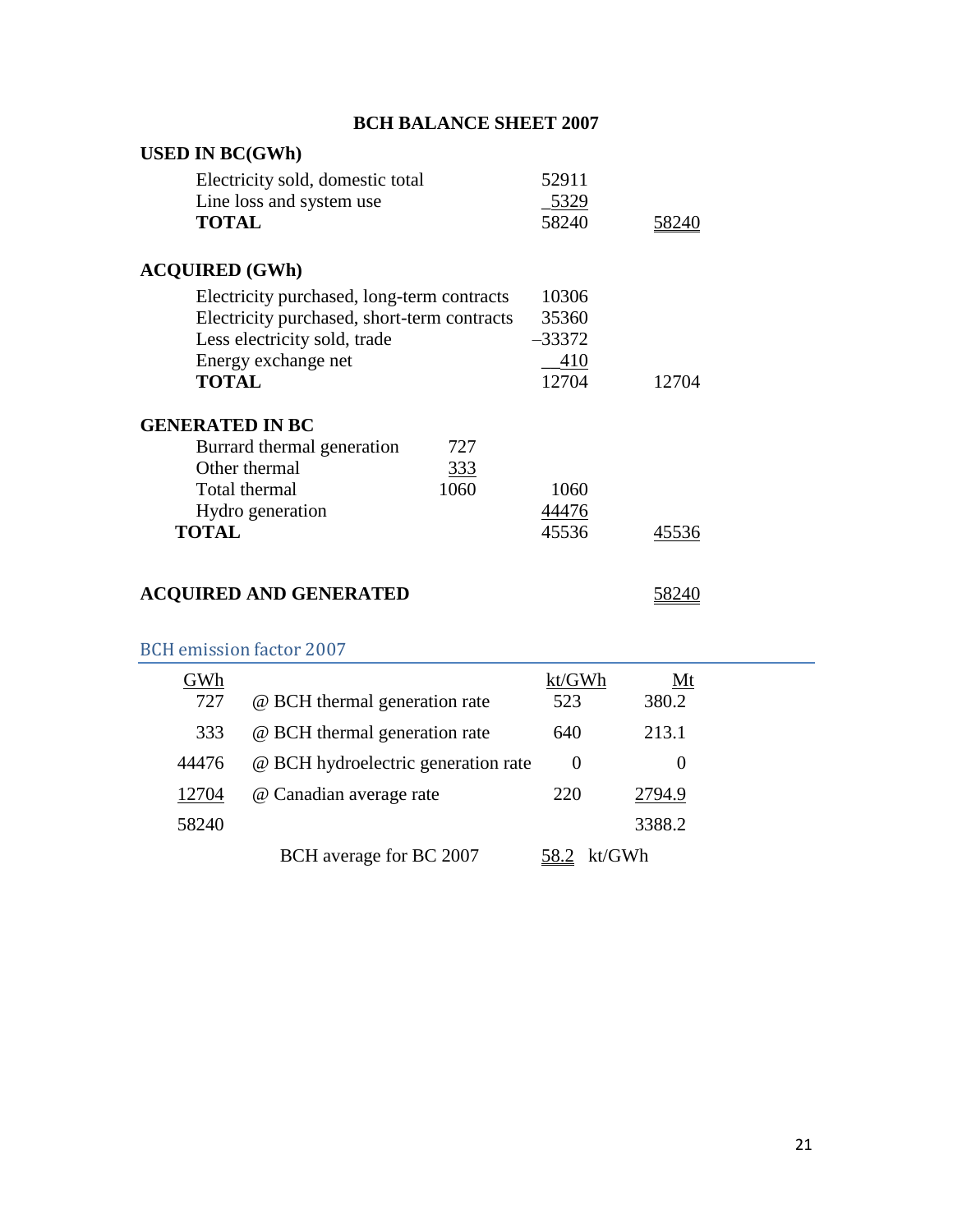| <b>BCH BALANCE SHEET 2006</b>                                |                |  |  |  |
|--------------------------------------------------------------|----------------|--|--|--|
| <b>USED IN BC(GWh)</b>                                       |                |  |  |  |
| Electricity sold, domestic total<br>Line loss and system use | 52440<br>_5356 |  |  |  |
| <b>TOTAL</b>                                                 | 57796<br>57796 |  |  |  |
| <b>ACQUIRED (GWh)</b>                                        |                |  |  |  |
| Electricity purchased, long-term contracts                   | 11275          |  |  |  |
| Electricity purchased, short-term contracts                  | 29831          |  |  |  |
| Less electricity sold, trade                                 | $-29906$       |  |  |  |
| Energy exchange net                                          | $-629$         |  |  |  |
| <b>TOTAL</b>                                                 | 10571<br>10571 |  |  |  |
| <b>GENERATED IN BC</b>                                       |                |  |  |  |
| Burrard thermal generation<br>39                             |                |  |  |  |
| Other thermal<br><u>336</u>                                  |                |  |  |  |
| 375<br>Total thermal                                         | 375            |  |  |  |
| Hydro generation                                             | 46580          |  |  |  |
| <b>TOTAL</b>                                                 | 47225<br>47225 |  |  |  |
|                                                              |                |  |  |  |
| <b>ACQUIRED AND GENERATED</b>                                |                |  |  |  |

| GWh   |                                     | kt/GWh   | Mt     |  |
|-------|-------------------------------------|----------|--------|--|
| 39    | @ BCH thermal generation rate       | 523      | 20.4   |  |
| 336   | @ BCH thermal generation rate       | 640      | 215.0  |  |
| 46580 | @ BCH hydroelectric generation rate | $\theta$ |        |  |
| 10571 | @ Canadian average rate             | 220      | 2325.6 |  |
| 58976 |                                     |          | 2561.0 |  |
|       | BCH average for BC 2006             |          | kt/GWh |  |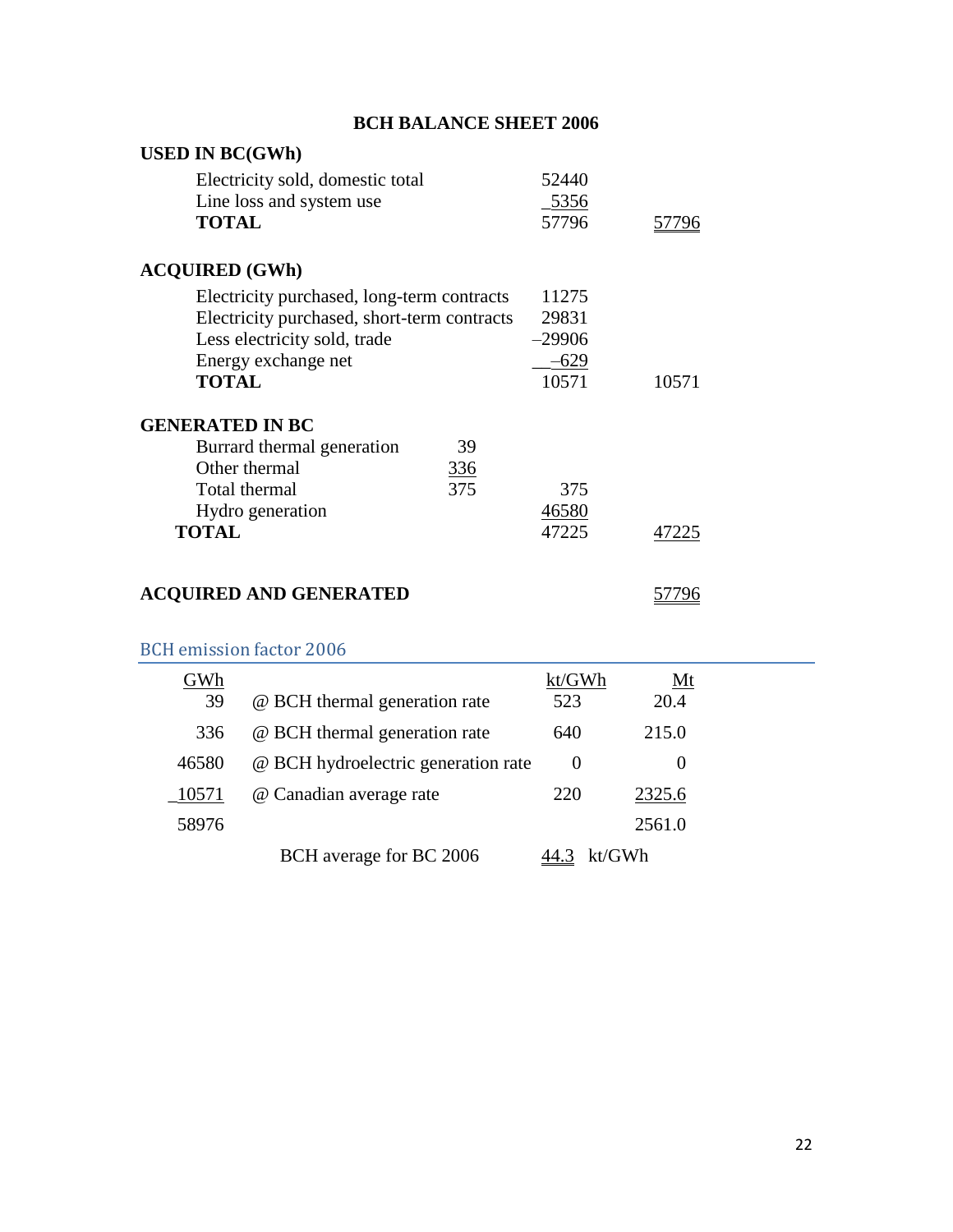| <b>BCH BALANCE SHEET 2005</b>               |     |          |       |  |  |
|---------------------------------------------|-----|----------|-------|--|--|
| <b>USED IN BC(GWh)</b>                      |     |          |       |  |  |
| Electricity sold, domestic total            |     | 51205    |       |  |  |
| Line loss and system use                    |     | 4660     |       |  |  |
| <b>TOTAL</b>                                |     | 55865    | 55865 |  |  |
| <b>ACQUIRED (GWh)</b>                       |     |          |       |  |  |
| Electricity purchased, long-term contracts  |     | 10992    |       |  |  |
| Electricity purchased, short-term contracts |     | 32637    |       |  |  |
| Less electricity sold, trade                |     | $-29706$ |       |  |  |
| Energy exchange net                         |     | $-440$   |       |  |  |
| <b>TOTAL</b>                                |     | 13483    | 13483 |  |  |
| <b>GENERATED IN BC</b>                      |     |          |       |  |  |
| Burrard thermal generation                  | 456 |          |       |  |  |
| Other thermal                               | 325 |          |       |  |  |
| Total thermal                               | 781 | 781      |       |  |  |
| Hydro generation                            |     | 41601    |       |  |  |
| <b>TOTAL</b>                                |     | 42382    | 42382 |  |  |
|                                             |     |          |       |  |  |
| <b>ACQUIRED AND GENERATED</b>               |     |          | 55865 |  |  |

|       | <b>BCH</b> emission factor 2005     |          |        |  |
|-------|-------------------------------------|----------|--------|--|
| GWh   |                                     | kt/GWh   | Mt     |  |
| 456   | @ BCH thermal generation rate       | 523      | 238.5  |  |
| 325   | @ BCH thermal generation rate       | 640      | 208.0  |  |
| 41601 | @ BCH hydroelectric generation rate | $\Omega$ |        |  |
| 13483 | @ Canadian average rate             | 220      | 2966.3 |  |
| 58976 |                                     |          | 3412.8 |  |
|       | BCH average for BC 2005             |          | kt/GWh |  |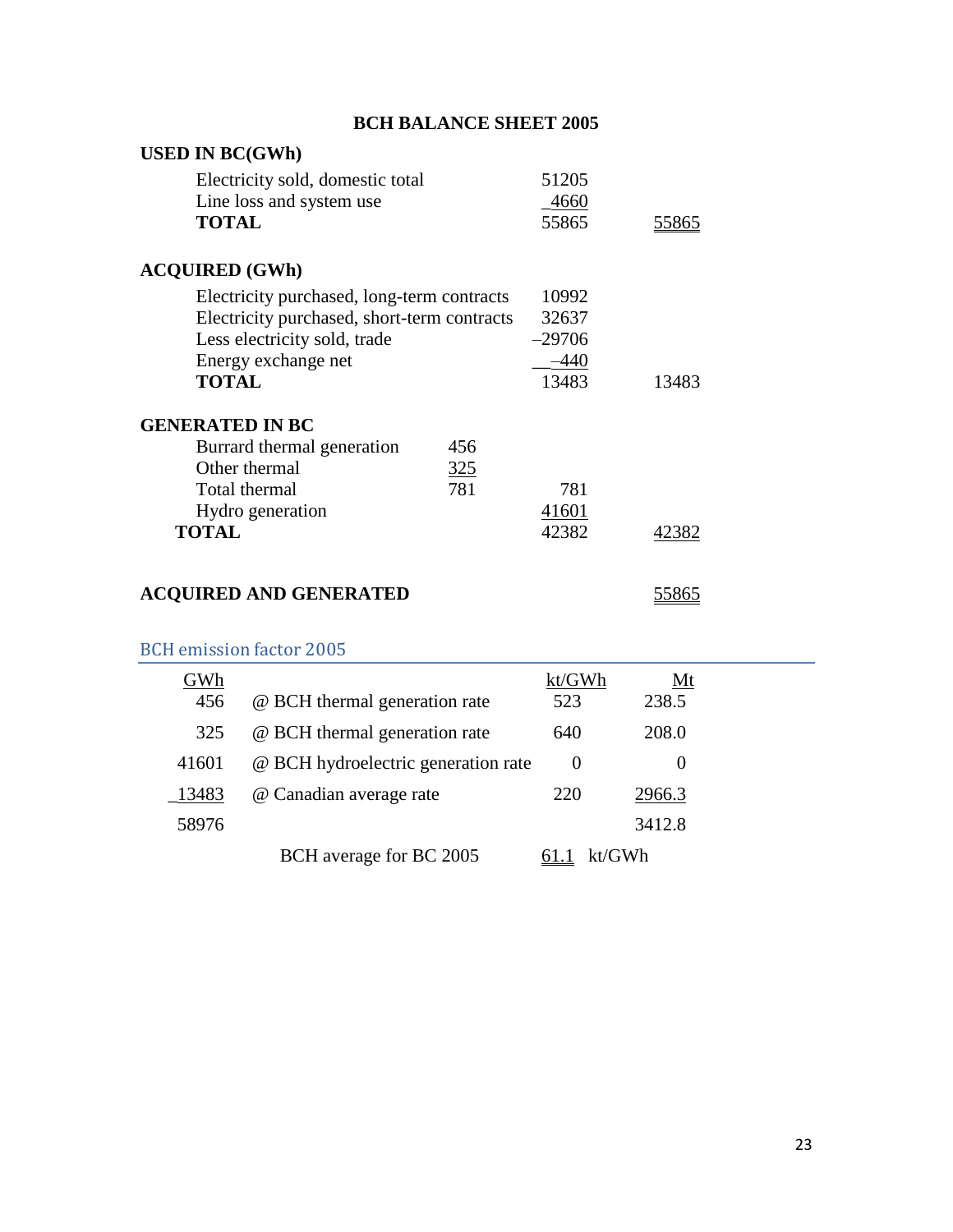| <b>BCH BALANCE SHEET 2004</b>               |          |              |  |  |  |
|---------------------------------------------|----------|--------------|--|--|--|
| <b>USED IN BC(GWh)</b>                      |          |              |  |  |  |
| Electricity sold, domestic total            | 50151    |              |  |  |  |
| Line loss and system use                    | 4969_    |              |  |  |  |
| <b>TOTAL</b>                                | 55120    | <u>55120</u> |  |  |  |
| <b>ACQUIRED (GWh)</b>                       |          |              |  |  |  |
| Electricity purchased, long-term contracts  | 10681    |              |  |  |  |
| Electricity purchased, short-term contracts | 29402    |              |  |  |  |
| Less electricity sold, trade                | $-28373$ |              |  |  |  |
| Energy exchange net                         | $-1218$  |              |  |  |  |
| <b>TOTAL</b>                                | 10132    | 10132        |  |  |  |
| <b>GENERATED IN BC</b>                      |          |              |  |  |  |
| Burrard thermal generation<br>136           |          |              |  |  |  |
| Other thermal<br>312                        |          |              |  |  |  |
| 448<br>Total thermal                        | 448      |              |  |  |  |
| Hydro generation                            | 44540    |              |  |  |  |
| <b>TOTAL</b>                                | 44988    | 4988         |  |  |  |
|                                             |          |              |  |  |  |
| <b>ACQUIRED AND GENERATED</b>               |          | 55120        |  |  |  |

| GWh   |                                     | kt/GWh   | Mt     |  |
|-------|-------------------------------------|----------|--------|--|
| 136   | @ BCH thermal generation rate       | 523      | 71.1   |  |
| 312   | @ BCH thermal generation rate       | 640      | 199.7  |  |
| 44540 | @ BCH hydroelectric generation rate | $\theta$ |        |  |
| 10132 | @ Canadian average rate             | 220      | 2229.0 |  |
| 58976 |                                     |          | 2499.8 |  |
|       | BCH average for BC 2004             |          | kt/GWh |  |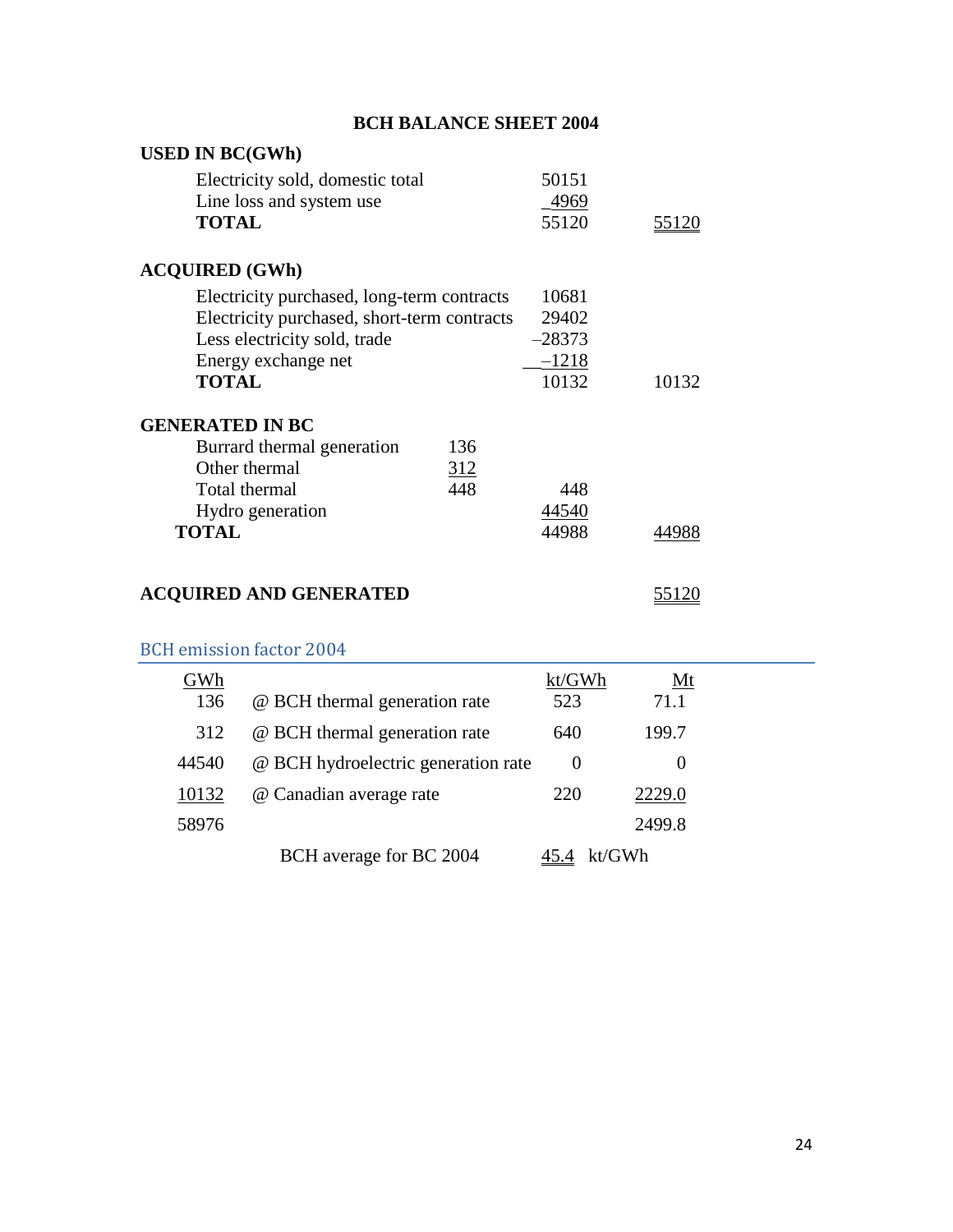| <b>BCH BALANCE SHEET 2003</b>                                                |                        |              |  |  |
|------------------------------------------------------------------------------|------------------------|--------------|--|--|
| <b>USED IN BC(GWh)</b>                                                       |                        |              |  |  |
| Electricity sold, domestic total<br>Line loss and system use<br><b>TOTAL</b> | 48677<br>4689<br>53366 | <u>53366</u> |  |  |
| <b>ACQUIRED (GWh)</b>                                                        |                        |              |  |  |
| Electricity purchased, long-term contracts                                   | 7518                   |              |  |  |
| Electricity purchased, short-term contracts                                  | 30560                  |              |  |  |
| Less electricity sold, trade                                                 | $-31182$               |              |  |  |
| Energy exchange net                                                          | $-1605$                |              |  |  |
| <b>TOTAL</b>                                                                 | 5291                   | 5291         |  |  |
| <b>GENERATED IN BC</b>                                                       |                        |              |  |  |
| 110<br>Burrard thermal generation                                            |                        |              |  |  |
| Other thermal<br><u>300</u>                                                  |                        |              |  |  |
| 410<br>Total thermal                                                         | 410                    |              |  |  |
| Hydro generation                                                             | 47665                  |              |  |  |
| <b>TOTAL</b>                                                                 | 48075                  | 48075        |  |  |
| <b>ACQUIRED AND GENERATED</b>                                                |                        | 53366        |  |  |

| GWh   |                                     | kt/GWh   | <u>Mt</u> |  |
|-------|-------------------------------------|----------|-----------|--|
| 110   | @ BCH thermal generation rate       | 523      | 57.5      |  |
| 300   | @ BCH thermal generation rate       | 640      | 190.0     |  |
| 47665 | @ BCH hydroelectric generation rate | $\theta$ | O         |  |
| 5291  | @ Canadian average rate             | 220      | 1164.0    |  |
| 58976 |                                     |          | 1413.5    |  |
|       | BCH average for BC 2003             |          | kt/GWh    |  |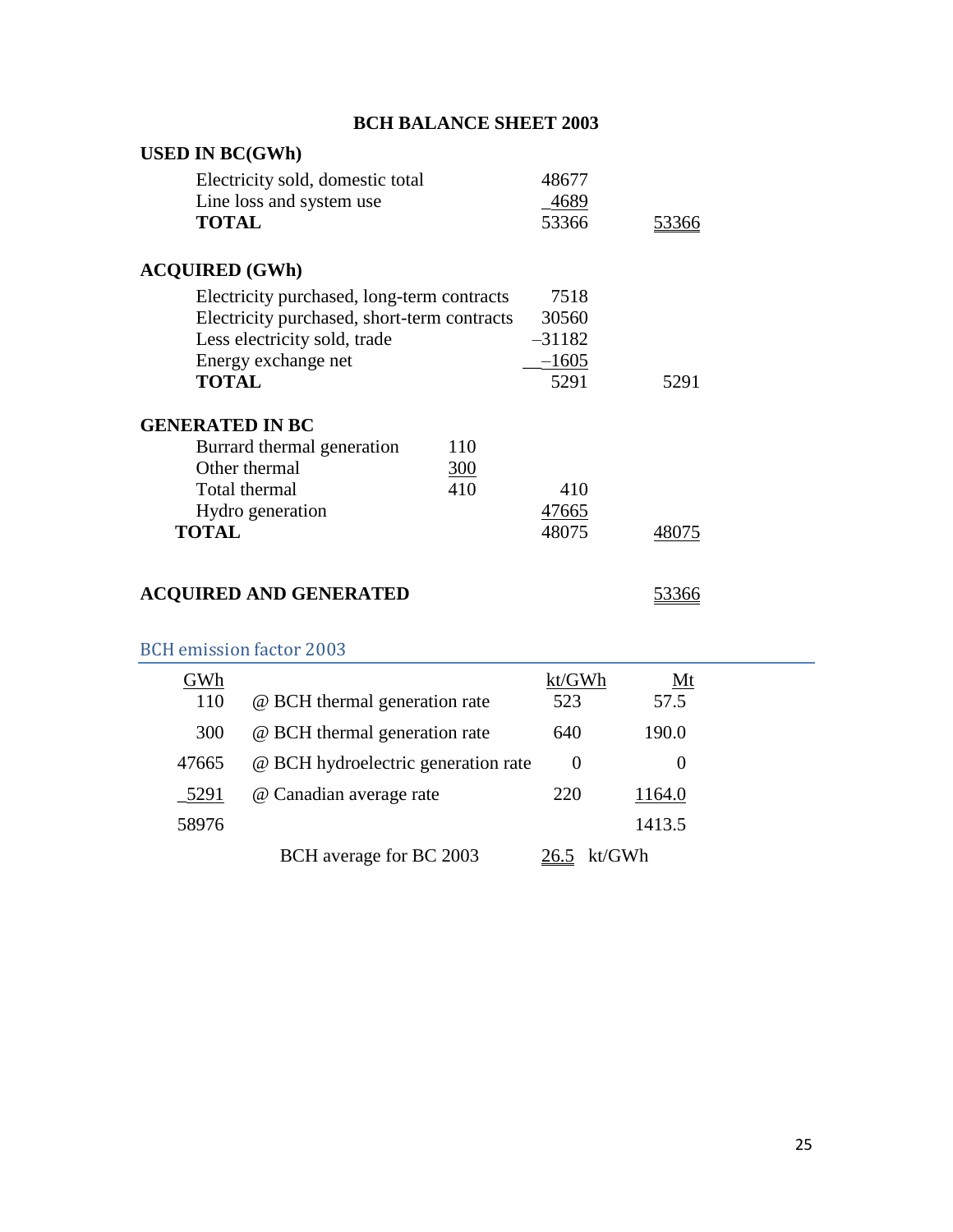| <b>BCH BALANCE SHEET 2002</b>               |          |       |
|---------------------------------------------|----------|-------|
| <b>USED IN BC(GWh)</b>                      |          |       |
| Electricity sold, domestic total            | 47801    |       |
| Line loss and system use                    | _5033    |       |
| <b>TOTAL</b>                                | 52834    | 52834 |
| <b>ACQUIRED (GWh)</b>                       |          |       |
| Electricity purchased, long-term contracts  | 7512     |       |
| Electricity purchased, short-term contracts | 22608    |       |
| Less electricity sold, trade                | $-20666$ |       |
| Energy exchange net                         | $-283$   |       |
| <b>TOTAL</b>                                | 9171     | 9171  |
| <b>GENERATED IN BC</b>                      |          |       |
| Burrard thermal generation<br>2731          |          |       |
| Other thermal<br>447                        |          |       |
| 3178<br>Total thermal                       | 3178     |       |
| Hydro generation                            | 40485    |       |
| <b>TOTAL</b>                                | 43663    | 43663 |
|                                             |          |       |
| <b>ACQUIRED AND GENERATED</b>               |          | 52834 |

| GWh   |                                     | kt/GWh   | Mt     |  |
|-------|-------------------------------------|----------|--------|--|
| 2731  | @ BCH thermal generation rate       | 523      | 1428.3 |  |
| 447   | @ BCH thermal generation rate       | 640      | 286.1  |  |
| 40485 | @ BCH hydroelectric generation rate | $\theta$ |        |  |
| 9171  | @ Canadian average rate             | 220      | 2017.6 |  |
| 58976 |                                     |          | 3732.0 |  |
|       | BCH average for BC 2002             | 70.6     | kt/GWh |  |